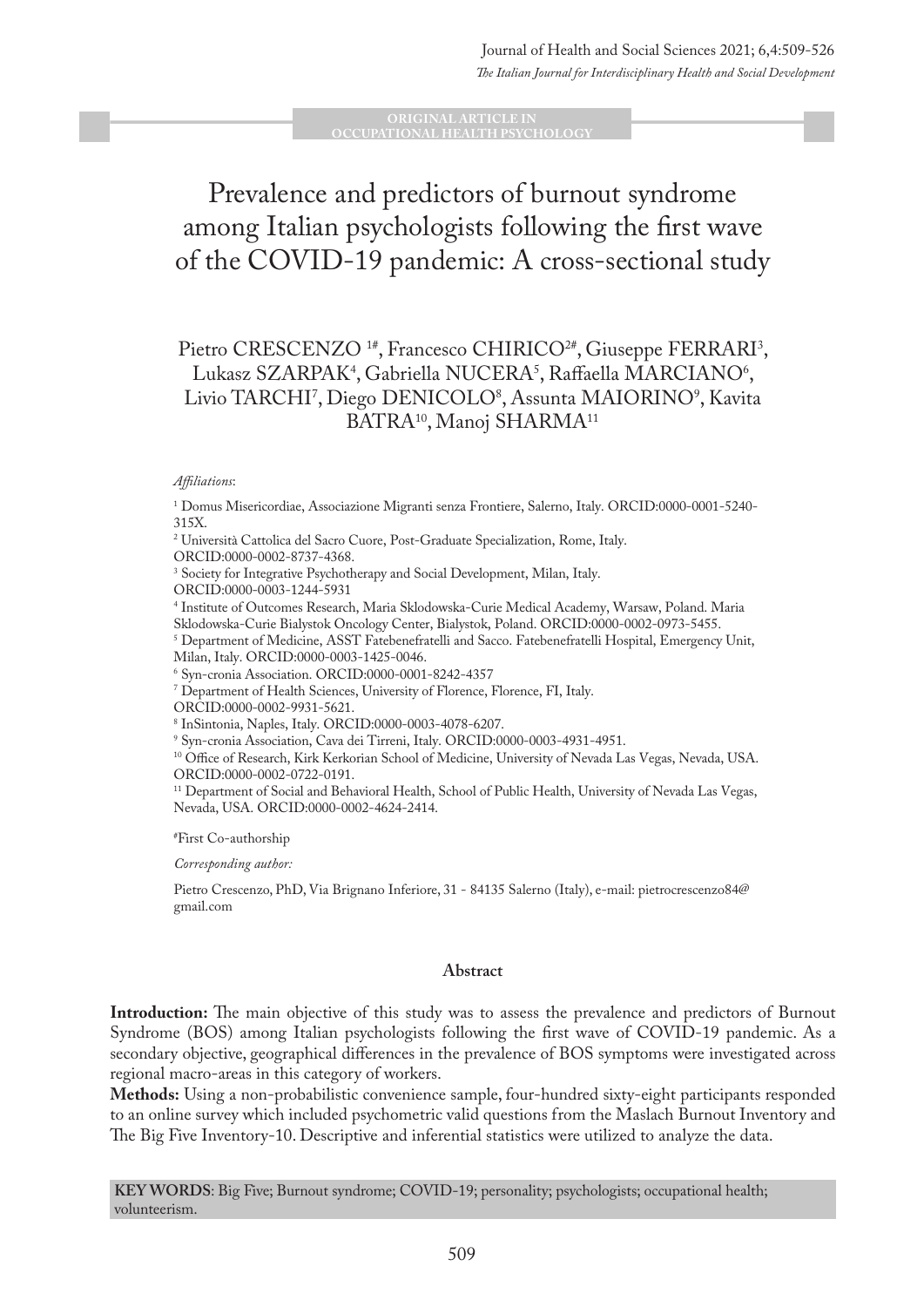Journal of Health and Social Sciences 2021; 6,4:509-526 *The Italian Journal for Interdisciplinary Health and Social Development*

**Results:** The overall prevalence of BOS in the study sample was nearly 17%, although no statistically significant differences were noted among volunteer (17.5%) and non-volunteer group (16.2%). Statistically significant differences were found in the Depersonalization (DP) levels. Prevalence of BOS varied across Italian regional macro areas. Neuroticism was positively associated with Emotional Exhaustion (EE) and DP. Agreeableness was negatively associated with EE and DP. Openness was negatively associated with DP. The only personality trait that did not reach any significance level across BOS dimensions was Conscientiousness. Telematic approach was positively associated with DP.

**Discussion and Conclusions:** In Italy, during the COVID-19 pandemic, psychologists who offer services in a volunteering setting are at high risk of developing BOS. Policymakers should develop guidelines for training and prevention programs to contain BOS and preserving the quality of care, through workplace health promotion and occupational health surveillance programs.

## **INTRODUCTION**

On 30 January 2020, the World Health Organization (WHO) declared COVID-19 as a 'public health emergency of international concern'. Subsequently, on 11 March 2020, COVID-19 was officially declared as a pandemic [1]. Italy, one of the first European countries to experience a major coronavirus outbreak, has faced several healthcare related, fiscal, and social challenges [2–6]. With the quick pace of contagion transmission and associated infections, the healthcare system of Italy was strained to meet the emerging

needs of the affected population [6]. For instance, intensive care admissions spiked that a complete saturation of healthcare resources impacted the quality of care and distorted the balance between needs and resources [6]. During the first wave (from February to May 2020), COVID-19 infection and death rates were significantly higher in northern Italy (particularly in Lumbardy region) as compared to other regions [7–10]. As a containment effort, the Italian government instituted strict public health measures (e.g. social distancing, domestic isolation, schools and business closure) at local and national

#### **TAKE-HOME MESSAGE**

*In Italy, volunteer psychologists are at risk of burnout syndrome and personality factors may play a protective or predictive role for the development of this syndrome.*

#### **Competing interests** - none declared.

Copyright © 2021 Pietro Crescenzo, Francesco Chirico et al. Edizioni FS Publishers This is an open access article distributed under the Creative Commons Attribution (CC BY 4.0) License, which permits unrestricted use, distribution, and reproduction in any medium, provided the original work is properly cited. See http:www.creativecommons.org/licenses/by/4.0/.

**Cite this article as:** Crescenzo P, Chirico F, Ferrari G, Szarpak L, Nucera G, Marciano R, Tarchi L, Denicolo D, Maiorino A, Batra K, Sharma M. Prevalence and predictors of burnout syndrome among Italian psychologists following the first wave of COVID-19 pandemic: A cross-sectional study. J Health Soc Sci. 2021;6(4): 509-526

DOI: 10.19204/2021/prvl5

**Author Contributions**: Conceptualization, Methodology, Project administration: PC. Data Analysis, Data Curation, Data collection, Writing, Review and Editing; PC, FC, RM, RM, LT, DD, AM. Review and editing: LS,GF,KB, MS.

Received: 15/10/2021 Accepted: 12/12/2021 Published Online: 15/12/2021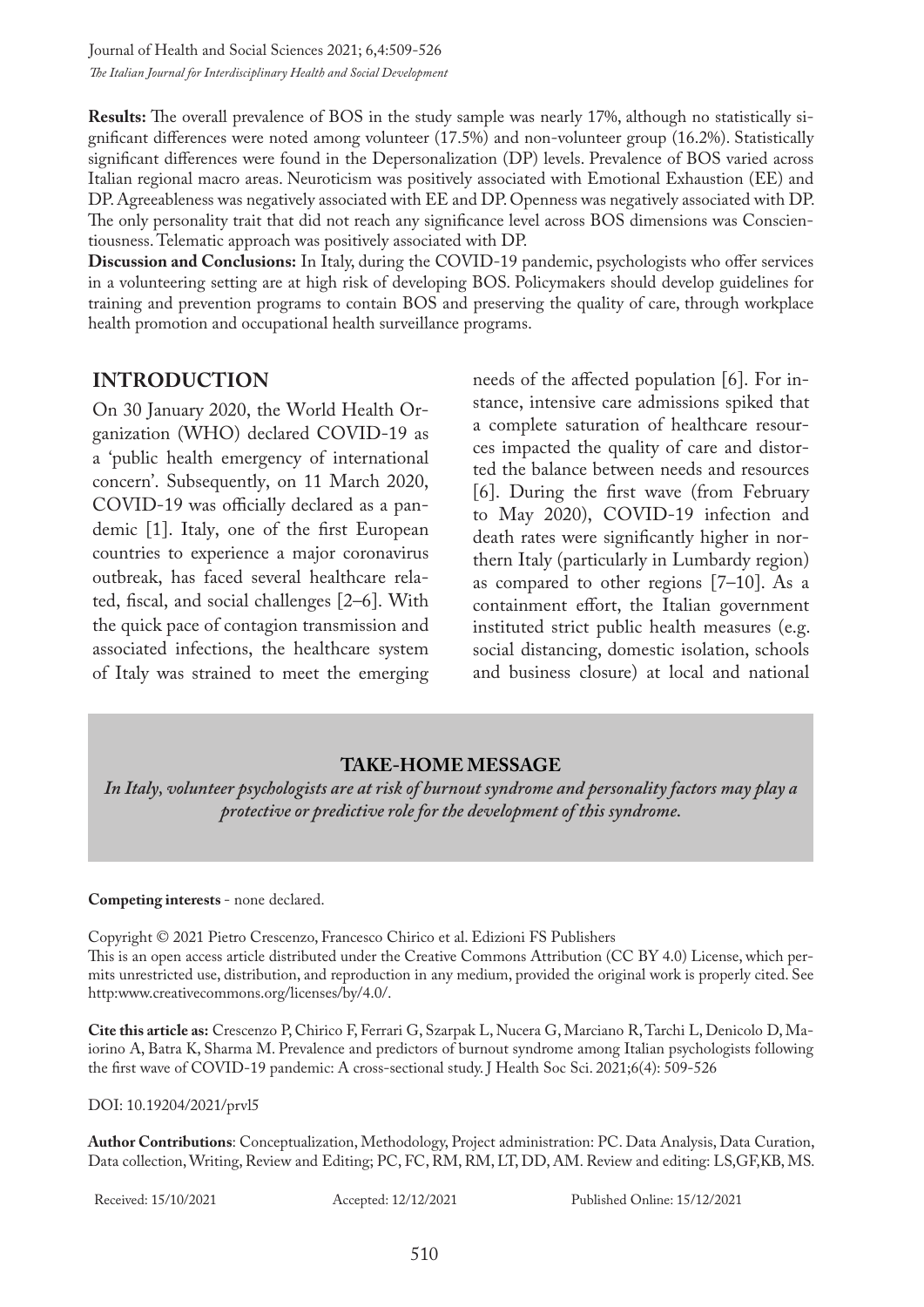levels. While these preventive measures were useful in limiting the spread, however, lack of social cohesion, uncertainties surrounding the course of pandemic, fear of contagion to the family members emerged as potential sources of increased psychological distress among population [5, 11–16]. The psychological morbidities, such as post traumatic stress disorders (PTSD), adjustment disorder symptoms (ADS), anxiety, depression, and insomnia were the most frequent corollaries associated with the first wave of COVID-19 pandemic in Italy [17]. This psychological impact was more pronounced among Italian healthcare workers, who were strained with the increased case-load and long working shifts, which contributed to work-related psychological disorders including PTSD, anxiety, depression, burnout syndrome (BOS) and somatic symptoms [18–23].

To address these mental health issues, the National Council of the Order of Psychologists (CNOP) in Italy encouraged its members to adopt a telemedicine approach based on national and international telepsychology guidelines to treat patients under distress [24–29]. Several psychologists responded to the call by establishing virtual listening spaces, both in free-of-charge/voluntary and institutional form, as an attempt to address the need to manage the psychological distress [4, 5]. In literature, a certain number of different modalities, such as psychological listening channels via phone call or online platforms for both the general as well as [30- 32] working population group were proposed [33–35]. However, some population groups, who have had limited internet accessibility, were unable to gain the tele psychological counseling during this difficult time [36]. Italian Psychologists were thus called to develop important innovations to usual practice, with aims to meet the challenge and demand of interpersonal closeness in the absence of physical proximity amidst COVID-19 [37, 38]. While the previous literature reported effectiveness of telematic systems in emergency and to provide counselling services [39], recent literature reported telepsychology as a po-

tential stressor to the practitioner, especially psychologists and psychotherapists [40, 41]. The COVID-19 epidemic was accompanied by a parallel increase in workload for health workers, with a significant exposure to a high number of stressors of occupational and emotional nature [4, 42–44]. Established literature in this field, in fact, highlights how an increase in emotional load can induce health professional to experience the Burnout Syndrome (BOS) [45–47], which may be defined as the result of an ineffective management in handling chronic occupational-related stress [48, 49]. Also, BOS is a response to prolonged exposure to stress, severely affects the quality of care [50–53]. Recent research [4, 54], including a study on a sample of psychologists [55], reported an increase in mental disorders among healthcare professionals exposed to similar conditions, regardless of setting e.g. voluntary or ordinary setting of occupation. Before the emergence of COVID-19, nearly 430,000 volunteers distributed over 11,590 non-profit associations were operating in Italy in the healthcare sector [56]. This evidence indicates that volunteering is a deeply rooted phenomenon in the Italian health system for delivering healthcare. In fact, during the critical phase of COVID-19, when healthcare sector was already strained, volunteering with the participation of about 1,500 emergency psychologists was viewed as a useful strategy [4, 5, 57, 58]. While this option was useful to meet the increasing demands of psychological counselling, healthcare workers especially psychologists experience undue work-related stress, termed as BOS [59–63].

According to the model proposed by Maslach, BOS involves a state of mental, physical and emotional exhaustion [54–68]. BOS has three dimensions: Emotional exhaustion (EE) is the first evidence of BOS and corresponds to the excessive emotional involvement in response to users' needs, with the resulting substantial reduction in subjective energy levels, permeated by the inability to experience positive emotions at work. Depersonalization (DP) is the appearance of a detached and cold attitude which the operator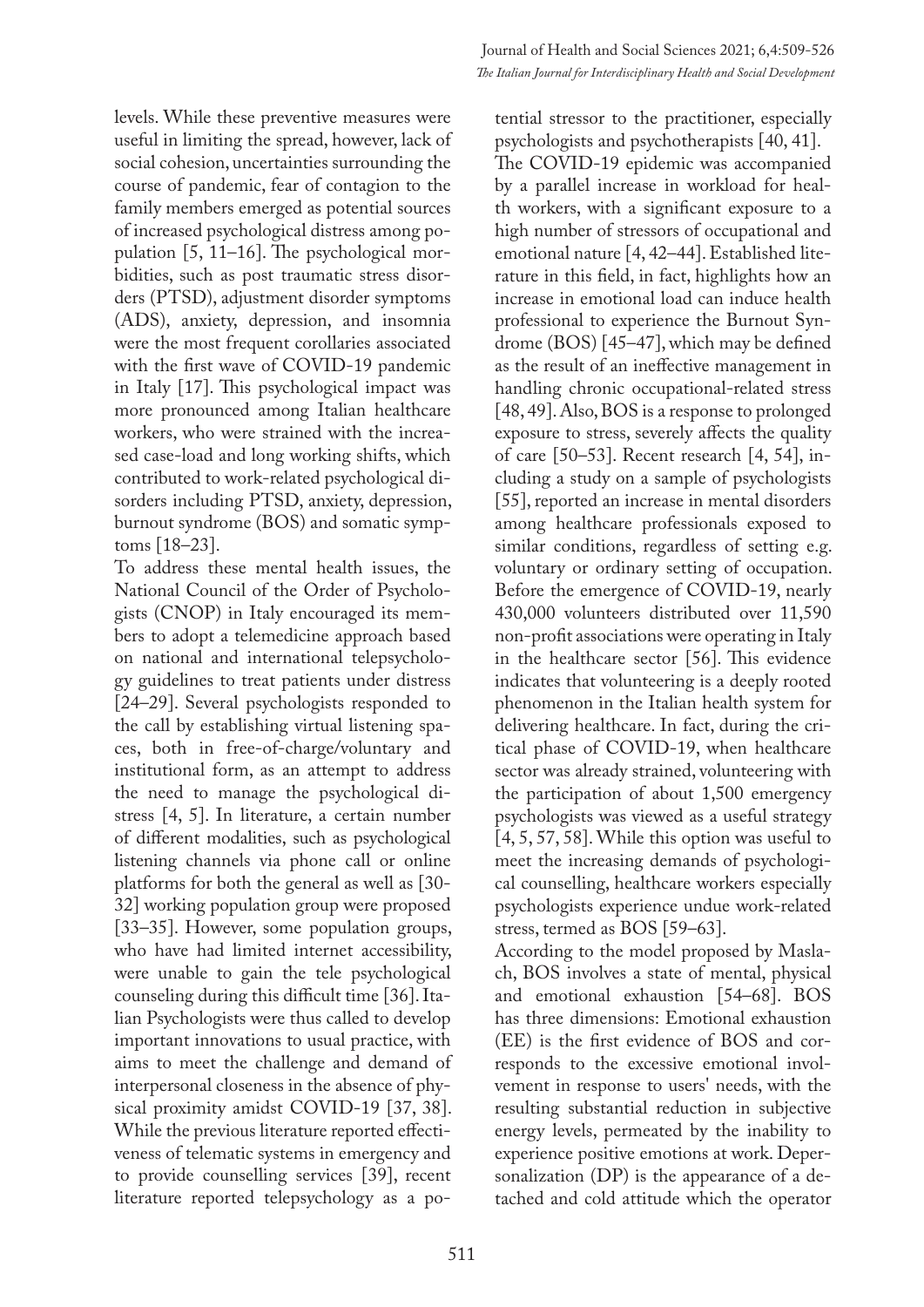assumes towards users, who become the focus of malaise and the object of cynical hostility. Personal accomplishment (RP) is markedly reduced in BOS. Its symptomatology is characterized by the reduction of job satisfaction, to the point of complete absence. The feeling that mainly characterizes this dimension is a strong sense of failure and inadequacy about one's professional performance. This leads to the collapse of self-esteem and generates reactions of hostility towards users, colleagues, and superiors [66].

Among the helping professions, first aid volunteers (FAVs) [54] and psychologists [69] are categories of workers were overlooked with respect to the risk of developing burnout. There are many factors that can influence the development of BOS, including personality factors [70, 71]. Personality, which is understood as a system of psychic characteristics and modes of behavior, is stable over time and constitutes 'the irreducible nucleus of an individual' in the multiplicity of environmental and contextual situations [70, 71]. The literature indicates a strong correlation between personality factors and the development of BOS [66–74]. The most widely used model to measure personality factors was described by Costa and McCrea [54, 55] – the Big Five – which identifies five domains of personality: Extroversion (EX), Agreeableness (AG), Conscientiousness (CO), Neuroticism (NE), and Openness (OP). Several studies have shown that personality traits play a role as predisposing or protective factors in the development of BOS. Specifically, a high level of NE was observed to be correlated to high levels of BOS, thus playing a predisposing role. High levels of CO, AG, EX and OP may or may not help in managing BOS symptoms, possibly fulfilling a protective role [75–78]. Furthermore, working from home and technology may represent a predictor of work-related stress and/or BOS [79]. Based on these factors, the main objective of this study was to assess the prevalence of BOS among psychologists immediately following the first wave of COVID-19, and the existence of differences in severity levels of BOS

by type of work (voluntary or non-voluntary psychologists) and geographical area (north, center or South Italy). The secondary aim of this work was to evaluate the predictive or protective role of personality factors as moderators in the development of BOS. In a previous work conducted by our research team [4], a higher level of BOS among volunteer psychologists than non-volunteer psychologists after the COVID-19 first wave in Italy was reported, which highlighted the predictive or protective role of coping strategies. On the basis of these premises, the following research hypotheses were formulated:

Hypothesis 1: Prevalence of BOS was higher among voluntary psychologists in the most affected regions of Italy during the first wave with higher BOS scores compared to the least affected regions.

Hypothesis 2: NE is predictive of all BOS dimensions; while AG, EX, CO and OP exert a protective role.

Hypothesis 3: Difficulties and inexperience in the use of technology (as a method of intervention in the psychological setting) are predictors of BOS in volunteer psychologists.

# **METHODS**

# *Study design and procedure*

In this cross-sectional and descriptive study, a convenience sample of Italian psychologists was obtained through a non-probabilistic method. The data were collected during June-July 2020, via an online questionnaire. Recruitment was performed using the public emails of Italian psychologists, as well as the adoption of an advertising campaign on the main social networks (Twitter, Facebook and LinkedIn) and local/national newspapers.

## *Study instruments and measures*

The survey consisted of items from the psychometric valid tools and questions related to demography.

# *Maslach Burnout Inventory HHS*

The Italian version of the Maslach Burnout Inventory-Human Services Survey (MBI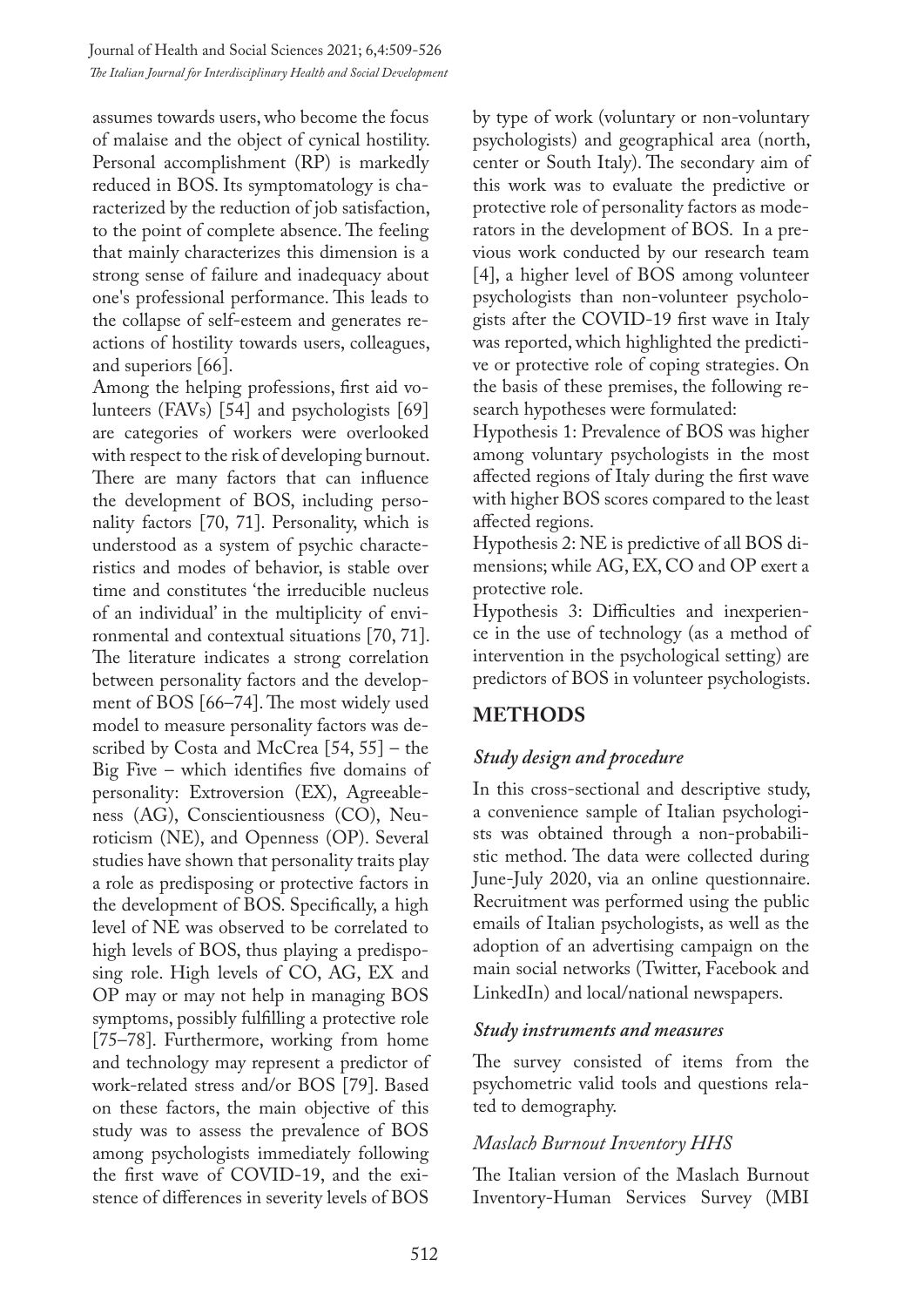HSS) [53, 80] was used for evaluating BOS levels. Formulated in accordance with the WHO and ICD-11 classification, the original questionnaire assesses three scales consisting of 22 items: the 9-items emotional exhaustion (EE, Cronbach's Alpha =.088), which measures feelings of emotional overextension by one's work, the 5-items depersonalization (DP, Cronbach's Alpha =.070), which measures unfeeling and impersonal response towards patients, and the 8-items personal accomplishment (PA) (RP, Cronbach's Alpha =.083) measuring feelings of competence and successful achievement in ones work. The respondents were asked to evaluate how often a given event occurs, using a seven-point Likert scale (0 'Never' to 6 'Every day'). The cut-off scores for determining burnout severity levels in the Italian validation of the MBI questionnaire were the following: high (EE ≥24, DP ≥ 9, PA ≤ 29); average (EE = 15–23, DP = 4–8, PA = 30–36); and low (EE  $\leq$  14, DP  $\leq$  3,  $PA \geq 37$  [53, 80]. High scores in the EE and DP scales indicate a condition of emotional exhaustion and depersonalization respectively, while high scores on the RP scale indicate a positive consideration of one's personal accomplishment. In this study, BOS was calculated as a combination of high levels of EE and DP and low levels of PA [53, 80].

#### *Italian version of the Big Five Inventor-10*

The Big Five Inventory 10 items - BFI, consists of 10 items proposed by Rammstedt and John [81] and adapted in Italian by Guido et al [82]. BFI was designed to assess the size of the Big Five in a very short period of time. Two items have been associated with each specific dimension using opposite wordings (e.g. for the Extroversion dimension, the two elements are 'Conventional, not creative' in contrast to 'Open to new experiences, complex'). BFI items are evaluated on seven-point Likert scale - which range from 1 ('Strongly Disagree') to 7 ('Strongly agree'). The instrument evaluates five personality traits on the model proposed by Costa and McCrea [54]: Agreeableness- AG (Cronbach's Alpha item 2 = .51; item 7= .71), Conscientiousness - CO

(Cronbach's Alpha item 3 = .56; item 8= .65), Emotional stability - NE (Cronbach's Alpha item  $4 = .67$ ; item  $9 = .72$ ), Extroversion- EX (Cronbach's Alpha item 1 = .60; item 6= .77), Openness – OP (Cronbach's Alpha item 5 = .56; item 10 = .57).

## *Instruments - Ad hoc evaluation scale of approach to telematics: 'Telematic scale ad hoc'*

A scale of two items was built ad hoc in order to assess the difficulty of adopting telematic practice and the methodological distance from telematic approaches. Both items were built on a 5-point (1 representing 'not at all'. 5 representing 'very much'), as follows:

*Item 1:* Based on your experience how complex did you think it was to adapt to telematic tools (Video calls, telephone contact, construction and maintenance of setting, privacy, aspects related to online messaging) to provide psychological support?

*Item 2:* Indicate how distant you think (or feel) the telematic approach is from your classic work approach.

## *Ethical aspects*

The authors followed the principles of Declaration of Helsinki. This study was approved by the Ethics Committee of Syn-cronia Association with protocol number a08062020 (external experts).

## *Data analysis*

Data were first cleaned and recoded to perform descriptive and inferential statistics. Continuous variables were represented as mean and standard deviation, whereas categorical variables were presented as frequencies and percentages. MANOVA was performed in order to identify differences in burnout symptoms between type of work (volunteer vs non-volunteer) and different Italian regions (North, Centre, South). Linear regression was used in the group of psychologists who offered their support as volunteers  $(n = 239)$ , in order to evaluate the role of personality traits and the adoption of telematic practice for the development of BOS. All volunteers offered their service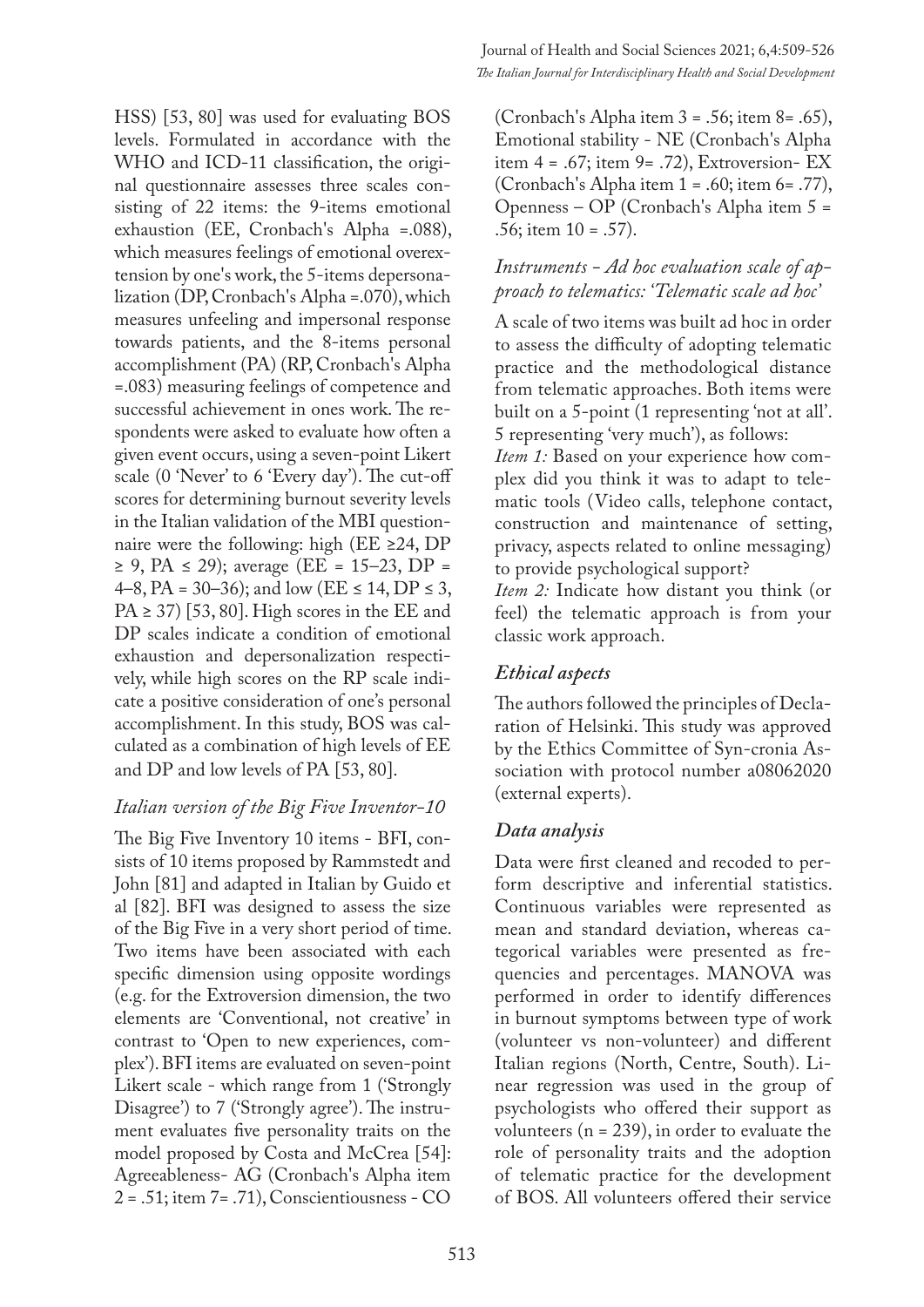Journal of Health and Social Sciences 2021; 6,4:509-526 *The Italian Journal for Interdisciplinary Health and Social Development*

remotely. Linear regression was used specifically in the group of volunteer psychologists as those were more exposed to the psychological demands in comparison to the habitual occupational load. Statistical analysis was performed through SPSS V.20 [83].

#### **RESULTS**

#### *Study participants and sampling*

Initially, 516 questionnaires were collected through an online survey. Of these, 468 were valid and completed during the application of the most restrictive measures (total lockdown) in force in Italy between March and May 2020. The mean age of our participants was 40.96 ± 8.99 years (range: 26-72 years). Out of the total sample, nearly 51% (*n*= 239) offered free psychological telematic support to the Italian population. The sample was predominately females (83.5%), with males only constitutes 17% (Table 1). The participants were distributed geographically across three different geographical macro-areas: Northern (Piedmont, Valle d'Aosta, Liguria, Lombardy, Trentino-Alto Adige, Veneto, Friuli-Venezia Giulia, Emilia-Romagna) represented by 165 subjects (35.3% ); Centre (Tuscany, Umbria, Marche, Lazio, Sardinia) represented by 66 subjects (14.1% ); South (Abruzzo, Molise, Campania, Puglia, Basilicata, Calabria, Sicily) represented by 237 subjects (50.6%, Table 1). The overall proportion of BS was 16.88%, while it was 17.57% in the volunteer group and 16.15% among non-volunteer psychologists. Gender-wise differences were also noted with 15.86% BOS in females vs. 22.08% among males. Socio-demographic characteristics and prevalence of BOS are shown in Table 1.

**N Percentage Prevalence of BOS risk (Percentage) Age** 40.96 (±8.99) 468 **Gender** Malew 22.08\* Famale 391 83.55 15.86 **Volunteers/ non-volunteers** Volunteers 239 51.1 17.57 Non-volunteers 229 48.9 16.15 **Work Position** Self-employed 382 81,6 15.60 Employee 86 18,4 24.00\* **Region** North<sup>\*</sup> 165 35.3 22.08<sup>\*</sup>  $Center^*$  66 14.1 16.67 South\*\*\* 237 50.6 13.45

Table 1. Descriptive statistics of the study participants (n = 468).

*Note*: EE= Emotion Exhaustion, DP= Depersonalization, RP= Personal Accomplishment, SD= Standard Deviation, N= Numbers of participants, \* Piedmont, Valle d'Aosta, Liguria, Lombardy, Trentino-Alto Adige, Veneto, Friuli-Venezia Giulia, Emilia-Romagna, \*\* Tuscany, Umbria, Marche, Lazio, Sardinia \*\*\* Abruzzo, Molise, Campania, Puglia, Basilicata, Calabria, Sicily; Age is a continuous variable and therefore represented as Mean± Standard Deviation

\**P* < 0.05

The average scores were highest for EE and DP and lowest for RP in Northern Italy (Table 2). As shown in Table 3, EX was inversely correlated with DP ( $r = -0.130, P =$ 0.04) and directly correlated with RP (r = 0.241, *P* < 0.001). The correlation with EE (*P* = 0.198) was not statistically significant. AG

was inversely correlated with  $EE$  ( $r = -0585$ , *P* < 0.001) and DP (r = -0.601, *P* < 0.001) and directly correlated with RP (r = 0.521, *P* < 0.001). CO was inversely correlated with EE (r = -0.276, *P* < 0.001) and DP (r = -0.232, *P* < 0.001) and directly correlated with RP (r =  $0.202, P = 0.002$ ). CO directly correlated with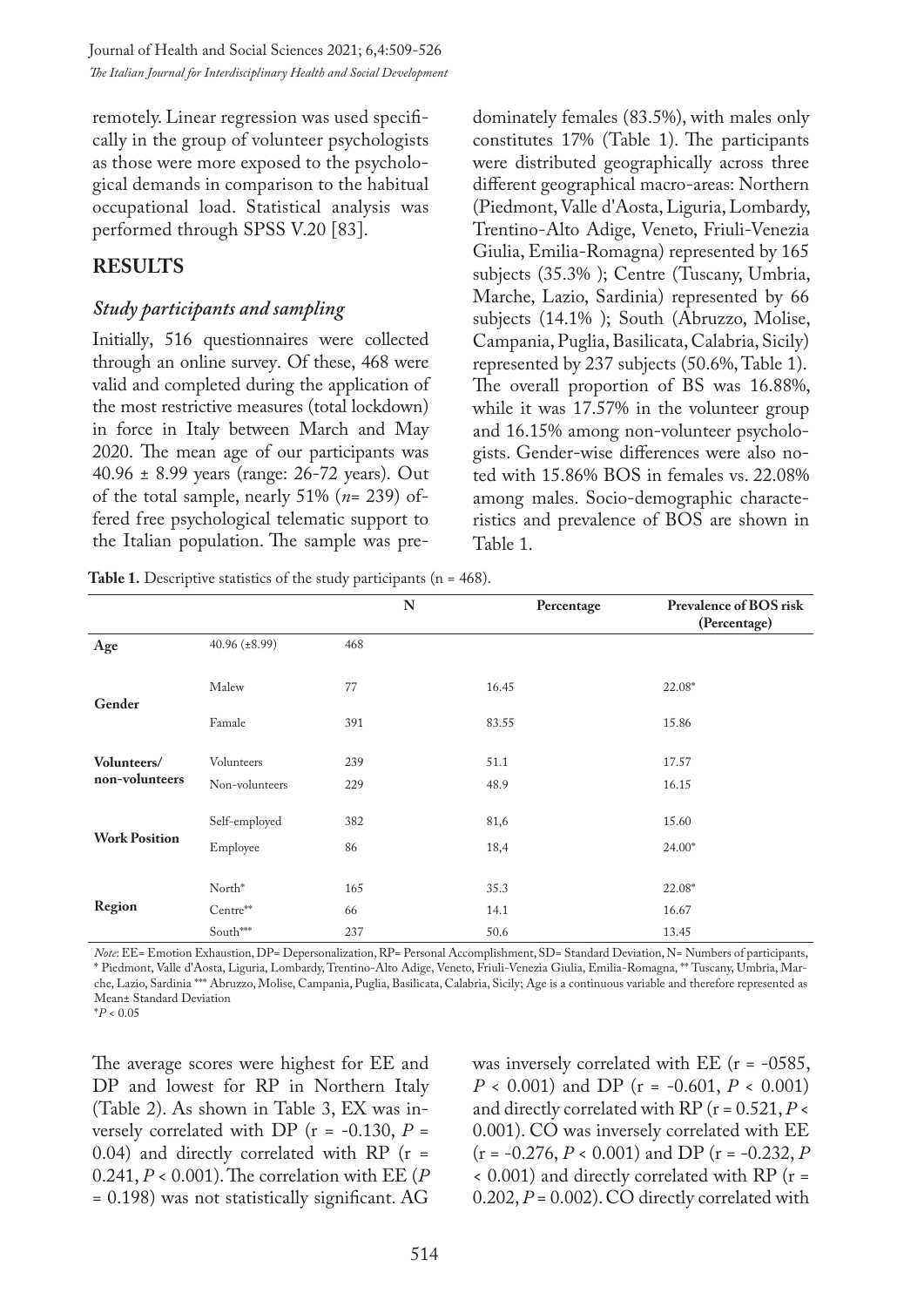EE ( $r = 0.483$ ,  $P = 0.000$ ) and DP ( $r = 0.506$ , *P* < 0.001) and inversely correlated with RP (r  $= -0.450, P < 0.001$ ). OP was inversely correlated with EE ( $r = -0.271$ ,  $P < 0.001$ ) and DP  $(r = -0.355, P < 0.001)$  and directly correlated with RP (r = 0.438, *P* < 0.001). DIST was directly correlated with EE  $(r = 0.178, P = 0.01)$ and DP ( $r = 0.227$ ,  $P < 0.001$ ) and inversely

correlated with RP (r = -0.202, *P* = 0.002). DIFF was directly correlated with EE (r = 0.151,  $P = 0.02$ ) and DP ( $r = 0.218$ ,  $P = 0.001$ ) and inversely correlated with RP ( $r = -0.159$ , *P* = 0.01). MANOVA showed statistically significant differences between the group of volunteers and non-volunteers for the DP dimension only  $(P = 0.01)$ . MANOVA applied

|                |                | N   | <b>EE</b> Mean<br>$(\pm SD)$ | DP Mean<br>$(\pm SD)$   | <b>RP</b> Mean<br>$(\pm SD)$ |
|----------------|----------------|-----|------------------------------|-------------------------|------------------------------|
| Overall        |                | 468 | $23.88 \ (\pm 1.90)$         | 47.09 $(\pm 7.82)$      | 47.09 $(\pm 7.82)$           |
| Gender         | Male           | 77  | 24.09<br>$(\pm 11.72)$       | 9.42<br>$(\pm 5.45)$    | 45.85<br>$(\pm 8.21)$        |
|                | Famale         | 391 | 23.84<br>$(\pm 10, 74)$      | 8.18<br>$(\pm 4.94)$    | 47.33<br>$(\pm 7.73)$        |
| Volunteers/    | Volunteers     | 239 | 24.14<br>$(\pm 11.80)$       | $8.95*$<br>$(\pm 5.88)$ | 46.53<br>$(\pm 8.45)$        |
| non-volunteers | Non-volunteers | 229 | 23.62<br>$(\pm 9, 88)$       | 7.78<br>$(\pm 3.89)$    | 47.68<br>$(\pm 7.07)$        |
|                | North          | 165 | $26.56*$<br>$(\pm 12.74)$    | $9.89*$<br>$(\pm 6.54)$ | 45.47<br>$(\pm 9.56)$        |
| Region         | Centre         | 66  | 22.29<br>$(\pm 8.20)$        | 7.82<br>$(\pm 3.65)$    | 49.74<br>$(\pm 4.87)$        |
|                | South          | 237 | 22.47<br>$(\pm 9.80)$        | 7.48<br>$(\pm 3.79)$    | 47.49<br>$(\pm 6.86)$        |

| Table 2. Means of BS sub-scales and scores by gender, volunteerism, geographical distributions ( $n = 468$ ). |  |  |
|---------------------------------------------------------------------------------------------------------------|--|--|
|---------------------------------------------------------------------------------------------------------------|--|--|

*Note*: EE= Emotion Exhaustion, DP= Depersonalization, RP= Personal Accomplishment, SD= Standard Deviation, N= Numbers of participants. \**P* < 0.05

**Table 3.** Correlation between personality traits, difficulties to telematics approach and Burnout (*n* = 468).

|             | EE                     | <b>DP</b>              | RP                   |
|-------------|------------------------|------------------------|----------------------|
| EX          | $-0.084$               | $-0.130*$              | $0.241*$             |
|             | (p-value 0.198)        | $(p$ -value $0.044)$   | $(p$ -value < 0.001) |
| <b>AD</b>   | $-0.585*$              | $-0.601*$              | $0.521*$             |
|             | $(p$ -value < $0.001)$ | $(p$ -value < $0.001)$ | $(p$ -value < 0.001) |
| CO          | $-0.276*$              | $-0.232*$              | $0.202*$             |
|             | $(p$ -value < $0.001)$ | $(p$ -value < $0.001)$ | $(p$ -value $0.002)$ |
| <b>NE</b>   | $0.483*$               | $0.506*$               | $-0.450*$            |
|             | $(p$ -value < $0.001)$ | $(p$ -value < $0.001)$ | $(p$ -value < 0.001) |
| <b>OP</b>   | $-0.271*$              | $-0.355*$              | $0.438*$             |
|             | $(p$ -value < $0.001)$ | (p-value < 0.001)      | $(p$ -value < 0.001) |
| <b>DIST</b> | $0.178*$               | $0.227*$               | $-0.202*$            |
|             | $(p$ -value $0.006)$   | (p-value < 0.001)      | $(p$ -value $0.002)$ |
| <b>DIFF</b> | $0.151*$               | $0.218*$               | $-0.159*$            |
|             | $(p$ -value $0.020)$   | $(p$ -value $0.001)$   | $(p$ -value $0.014)$ |

*Note*: EE= Emotion Exhaustion, DP= Depersonalization, RP= Personal Accomplishment, EX= Extroversion, AG = Agreeableness, CO= Conscientiousness, NE= Neuroticism, OP= OPENNESS, DIST= Distance of Telematic approach as intervention method, DIFF= Difficulties in the use of technology.

\* *P* < 0.05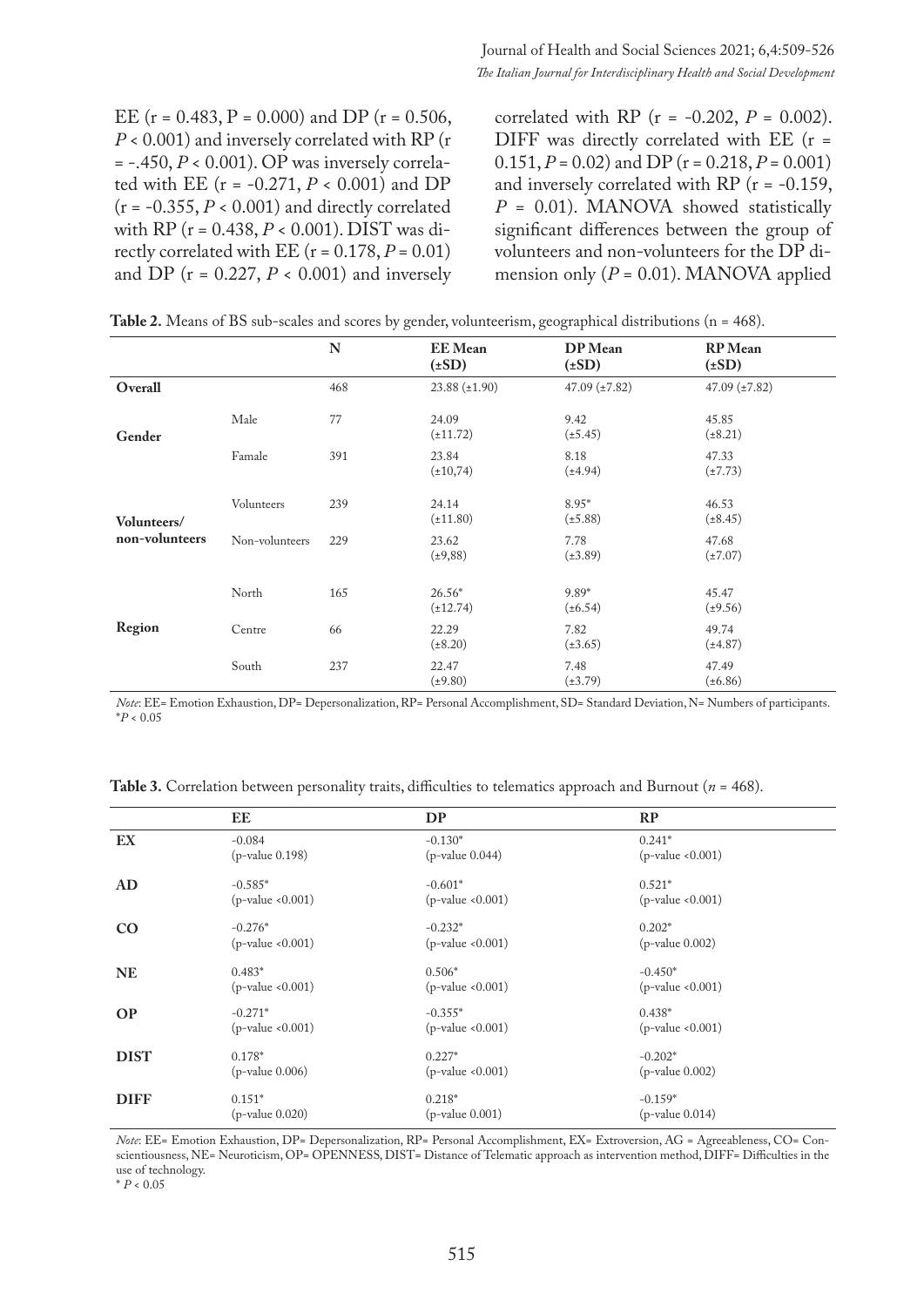to geographical areas showed statistically significant differences for all burnout sizes (*P* < 0.01). Results were further reported in Table 4 .

Linear regression between personality traits, ad hoc evaluations over telematic approaches and BS dimensions was performed, in order to test the research hypothesis described in the introduction section. Personality trait observed to predict EE were NE (B = 1.19;  $\beta$ )  $= 0.18, P = 0.007$ ) and AG (B = -3.19;  $\beta =$ - 0.44, *P* < 0.001). NE was observed to be positively associated with EE, while AG was observed to be negatively associated. For the DP dimension, statistically significant predisposing factors were NE (B = 0.64;  $\beta$  = 0.19, *P* = 0.002), AG (B = -1.52; β = -0.42, *P* <

0.001), OP (B =  $-0.38$ ;  $\beta = 0.10$ ,  $P = 0.047$ ). DIST was also observed to be significantly associated to DP (B = 0.85;  $\beta$  = 0.13, P = 0.016). NE and DIST were positively associated with the DP dimension, while AG and OP negatively. For RP, predisposing factors were EX (B = 0.74; β 2.89, *P* = 0.004), AG (B = 1.59;  $\beta$  = 4.76,  $P < 0.001$ ) and OP (B = 1.31;  $β = 4.59, P < 0.001$ , while NE (B = -0.71; β =  $-0.15$ ,  $P = 0.022$ ) was observed to be negatively associated to personal satisfaction. The only personality trait that did not reach

any statistical significance across BOS dimensions was CO. Difficulties in the use of technology – as measured by ad hoc evaluation – was also not significantly associated with any dimension of BOS (Table 5).

**Table 4.** MANOVA effects test between geographical areas for the three dimensions of BOS.

| Source          | DV | SS Type III | <b>MS</b>  | F         | p-value    |
|-----------------|----|-------------|------------|-----------|------------|
|                 | EE | 1822.523    | 911.262    | 911.262   | $< 0.001*$ |
| Model           | DP | 587.246     | 293.623    | 12.118    | $0.001*$   |
|                 | RP | 936.163     | 468.081    | 7.874     | $0.001*$   |
|                 | EE | 199974.569  | 199974.569 | 1733.585  | $0.001*$   |
| Intercept       | DP | 24959.328   | 24959.328  | 103.091   | $< 0.001*$ |
|                 | RP | 800646.655  | 800646.655 | 13469.203 | $0.001*$   |
|                 | EE | 1822.523    | 911.262    | 7.900     | $0.001*$   |
| Geographic Area | DP | 587.246     | 293.623    | 12.118    | $0.001*$   |
|                 | RP | 936.163     | 468.081    | 7.874     | $0.001*$   |

*Notes:* EE = Emotional Exhaustion; DP = Depersonalization; RP = Personal Accomplishment; DV = Dependent Variable. SS Type III = Sum of Square Type 3

\* *P* < 0.05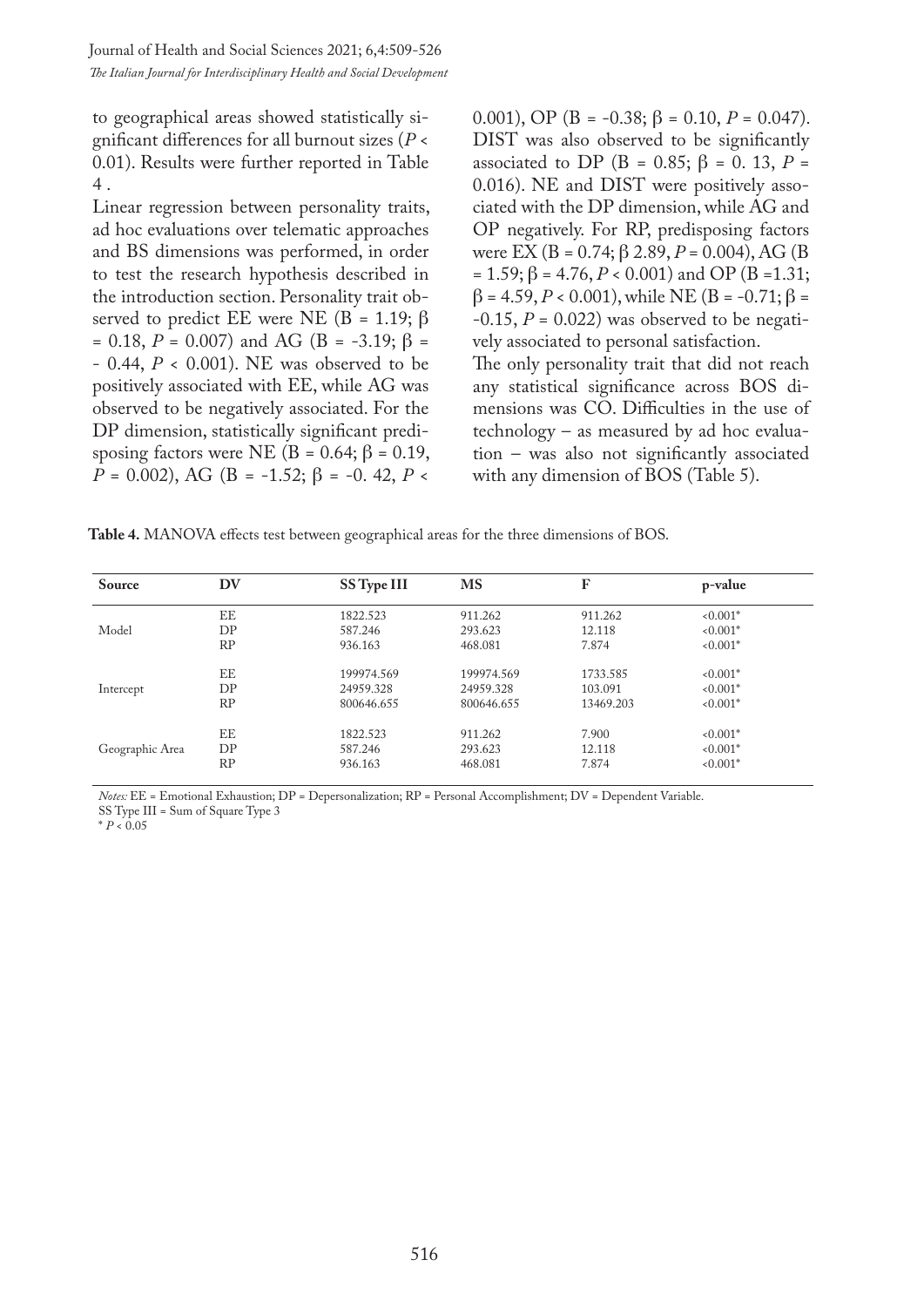| Predictor                                                 | EE           |              |          |              |                                                                                                                                                                                                                                                              | <b>P</b>     |              |          |          |                                                  | RP           |              |          |              |                                                  |
|-----------------------------------------------------------|--------------|--------------|----------|--------------|--------------------------------------------------------------------------------------------------------------------------------------------------------------------------------------------------------------------------------------------------------------|--------------|--------------|----------|----------|--------------------------------------------------|--------------|--------------|----------|--------------|--------------------------------------------------|
|                                                           | $\mathbf{r}$ | $\mathbf{r}$ |          | $\mathbf{r}$ | 95% CI                                                                                                                                                                                                                                                       | $\mathbf{r}$ | $\mathbf{r}$ | $\vdash$ | ٩        | 95% CI                                           | $\mathbf{r}$ | $\mathbf{r}$ | پ        | $\mathbf{r}$ | 95% CI                                           |
| Cost                                                      | 40.823       |              | 5.464    | 0.000        | $[26.102;$<br>55.544]                                                                                                                                                                                                                                        | 16.358       |              | 4.595    | 0.000    | 23.371]<br>[9.344;                               | 29.004       |              | 5.454    | 0.000        | [18.526;<br>39.483]                              |
| EX                                                        | 0.154        | 0.022        | 0.426    | 0.671        | $[-0.558; 0.866]$                                                                                                                                                                                                                                            | $-0.062$     | $-0.018$     | $-363$   | 0.717    | $\begin{bmatrix} -0.402 \\ 0.277 \end{bmatrix}$  | 0.745        | 0.150        | 2.898    | $0.004*$     | [0.239; 1.252]                                   |
| <b>AG</b>                                                 | $-3.198$     | $-0.443$     | $-6.800$ | $0.000*$     | $[-4.125;$                                                                                                                                                                                                                                                   | $-1.524$     | $-0.423$     | $-6.801$ | $0.000*$ | $[-1.965;$<br>$-1.082]$                          | 1.594        | 0.308        | 4.762    | $0.000*$     | $[-0.075; 0.262]$                                |
| $\infty$                                                  | $-0.645$     | $-0.077$     | $-1.354$ | 0.177        | $[-1.583; 0.293]$                                                                                                                                                                                                                                            | $-0.004$     | $-0.001$     | $-0.019$ | 0.985    | $[-0.451; 0.443]$                                | $-0.200$     | $-0.034$     | $-0.590$ | 0.556        | $[-0.868; 0.468]$                                |
| EN                                                        | 1.198        | 0.183        | 2.745    | $0.007*$     | [0.338; 2.058]                                                                                                                                                                                                                                               | 0.646        | 0.198        | 3.109    | $0.002*$ | [0.237; 1.056]                                   | $-0.719$     | $-0.153$     | $-2.313$ | $0.022*$     | $[-1.331;$<br>$-0.106$ ]                         |
| $\sigma$                                                  | $-0.049$     | $-0.007$     | $-0.122$ | 0.903        | $\begin{bmatrix} -0.842; \\ 0.744 \end{bmatrix}$                                                                                                                                                                                                             | $-0.383$     | $-0.109$     | $-1.999$ | $0.047*$ | $[-0.761;$<br>$-0.006]$                          | 1.315        | 0.261        | 4.591    | 4.591        | [0.750; 1.879]                                   |
| DIFF                                                      | 0.951        | 0.070        | 1.244    | 0.215        | $[-0.555;$<br>2.457]                                                                                                                                                                                                                                         | 0.668        | 0.098        | 1.833    | 0.068    | $[-0.050; 1.385]$                                | $-0.991$     | $-0.102$     | $-1.822$ | 0.070        | $\begin{bmatrix} -2.063; \\ 0.081 \end{bmatrix}$ |
| <b>DIST</b>                                               | 1.200        | 0.092        | 1.623    | 0.106        | $[-0.257; 2.657]$                                                                                                                                                                                                                                            | 0.857        | 0.131        | 2.434    | $0.016*$ | $\begin{array}{c} [0.163; \\ 1.551] \end{array}$ | $-0.536$     | $-0.057$     | $-1.018$ | 0.310        | $\begin{bmatrix} -1.573;\\ 0.501 \end{bmatrix}$  |
| Notes: EE= Emotion Exhaustion,<br>CI= Confidence Interval |              |              |          |              | DIST= Distance of Telematic approach as intervention method, DIFF= Difficulties in the use of technology<br>EX= Extroversion, AG = Agreeableness, CO= Conscientiousness, NE= Neuroticism, OP= Openness<br>DP= Depersonalization, RP= Personal Accomplishment |              |              |          |          |                                                  |              |              |          |              |                                                  |

**DISCUSSION AND CONCLUSION**

The primary aim of the study was to study the prevalence of BOS among psychologists and whether there were differences between Emotional Exhaustion (EE), Depersonalization (DP) and Personal Accomplishment (RP) by type of work (volunteers and non-volunteers) and across geographical macro-areas identified based on the number of infections during the first wave of infection. The secondary aims of the study were to estimate the role of personality traits as predictors of BOS onset and to explore the role of telematic practice in psychological interventions during the first wave of COVID-19 in Italy.

The results of the present study showed high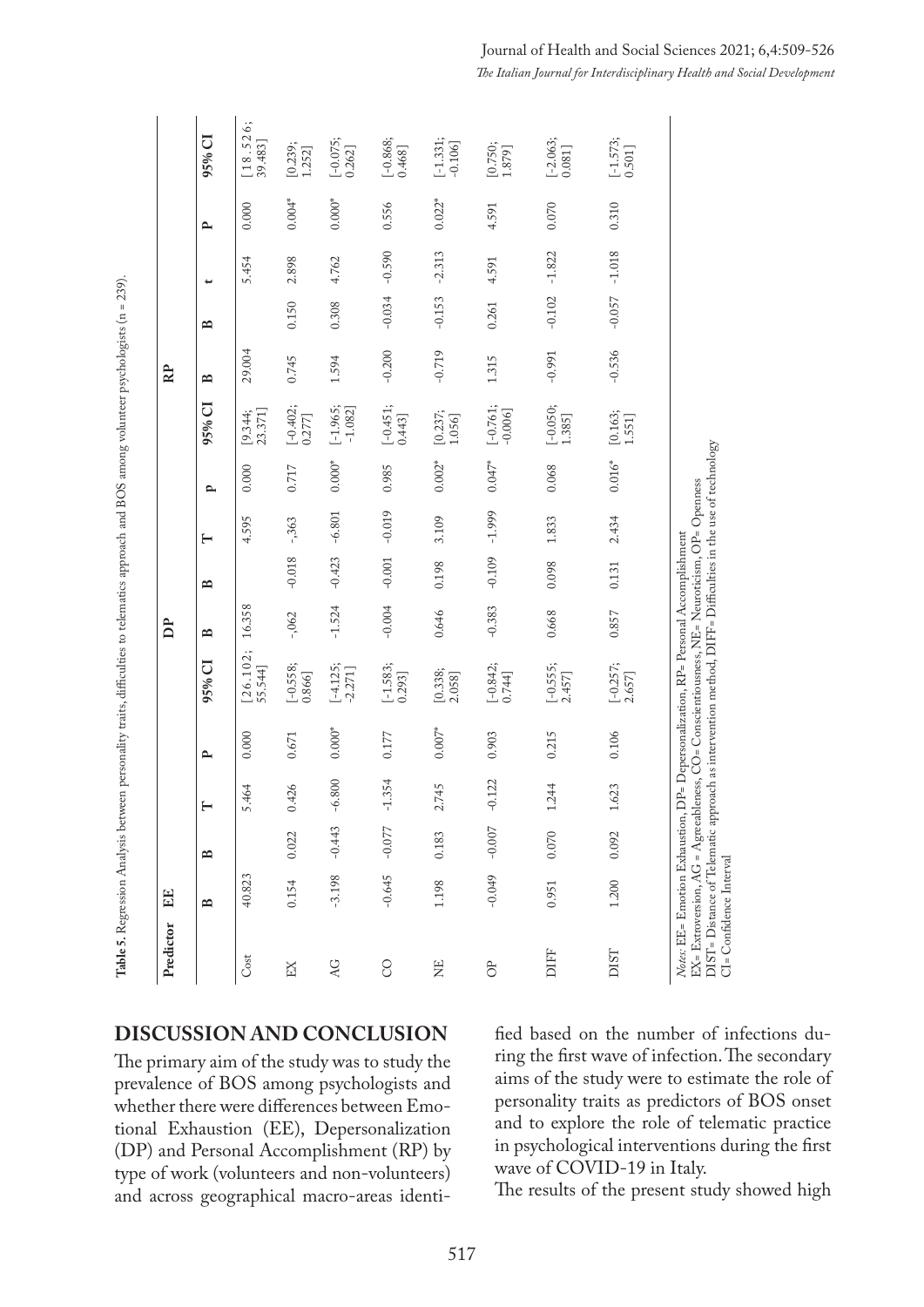levels of BOS among volunteer and non-volunteer psychologists and there were no statistically significant differences between these two groups. However, voluntary psychologists from Italian regions that were most affected by COVID-19 during the first wave, presented increased levels in all dimensions of BOS, namely: emotional exhaustion, depersonalization, lower levels of personal accomplishment. The higher prevalence of BOS symptomatology in healthcare personnel from the most-impacted regions seems to confirm findings of the literature [54], as healthcare workers have been significantly exposed to a considerable burden of challenging demands during major emergency settings [84–86]. In Italy, during the first wave, volunteer psychologists working in the most affected areas were strained to adapt their work to a new clinical setting, in a new scenario by responding to an unprecedented state of upheaval and uncertainty. In support of this, hypothesis 3 was partially confirmed, as psychologists using telematic devices during their psychological interventions showed higher levels of DP.

The results of this study partially confirmed hypothesis 2, indicating that neuroticism is the only predictor personality trait of high BOS levels across the three dimensions. Furthermore, Agreeableness was observed as a protective role in the development of BOS. What emerged from the present study seems to be consistent with the previous scientific literature in the field [73, 87–91] which indicates that emotional instability may contribute to BOS development [92, 93].

Subjects with elevated levels of Neuroticism are described as prone to develop negative emotions and as characterized by low management skills, resulting in the emergence of psychosomatic symptoms and generalized anxiety symptomatology  $-$  e.g. restlessness, asthenia, fatigue, psychomotor agitation [94, 95]. High levels of Neuroticism may then be a predisposing factor for BOS, indicating a promising role as a predictive factor during screening processes.

While the present literature shows divergent

results for what concerns Agreeableness in relation to BOS [96, 97]. Agreeableness was the only observed trait to show a protective role ¬across all dimensions of BS. In individuals with high levels of Agreeableness (described as friendliness/cordiality and a tendency to cooperation) pro-social interaction may play a protective role in the development of BOS. Sociality and a higher ability to maintain social relationships allow individuals to have more access to group resources and to reach better management in moments of difficulty, potentially recruiting more functional coping mechanisms [4].

The present study showed that subjects with high levels of Openness can develop greater satisfaction in carrying out their work, as well as experiencing a reduction in cynicism and distance from their clients. This aspect is caused by the tendency to greater flexibility in exploring what is not familiar, assuming a positive attitude and curiosity towards novelties, in accordance with literature [97]. Moreover, Openness was not observed as showing a predictive factor for emotional exhaustion in the included sample. The scientific literature on the topic shows discording results on the role of Openness, and a definite description in the development of BOS seems to be lacking [98]. The authors hypothesize that training might be a mediating factor for psychologists, which might modulate an orientation in favor of a dynamic attitude towards change and also towards better metacognitive capabilities. Therefore, psychologists may exhibit a differential experience in encountering emotional exhaustion on the occupational setting [99, 100].

Extroversion was observed to be a predictor of higher levels of PA. This result may indicate that subjects with high levels of sociability and assertiveness, as being described to be more inclined to actively seek positive emotions and to build healthy interpersonal relationships, might achieve higher satisfaction and derive more pleasure in the work setting, both of which seem to be fundamental elements in the development of a positive perception towards one's own professional iden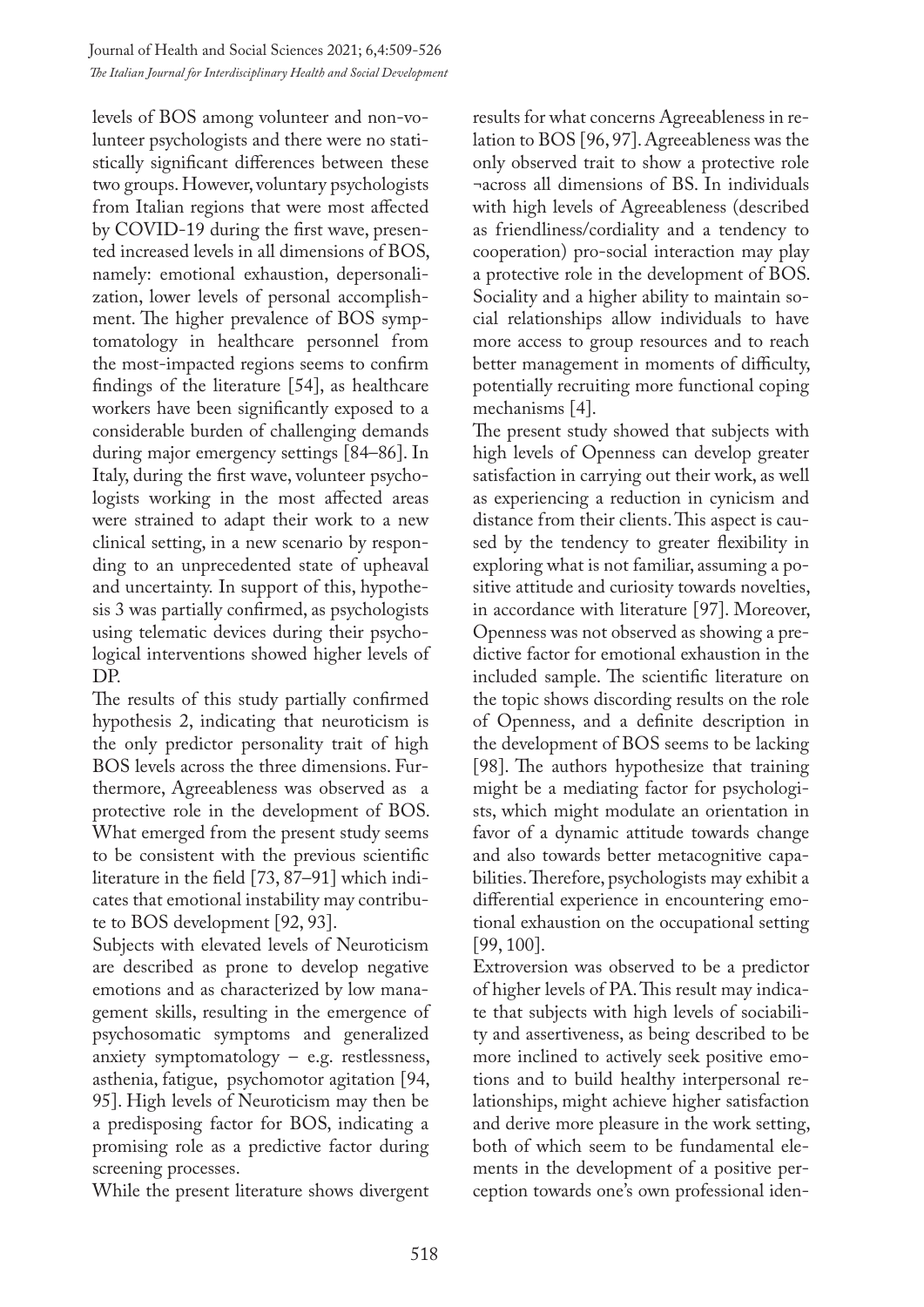The only personality trait that was not observed to be either a predisposing or a protective factor across all BOS dimensions was conscientiousness. This result seems to be in contrast to the literature, which describes in a concordant manner conscientiousness as a protective factor for the development of BOS [69, 101, 102]. In the authors' opinion, in the absence of a regulatory reference framework allowing the project to be taken over by support seekers, individuals with high levels of conscientiousness may have preferred not to participate in a novel and resource-demanding challenge to usual practice – thus inducing a negative selection in the recruited sample.

Hypothesis 3 seemed to be partially confirmed, as only the perception of detachment from telematic practice seemed to influence BOS onset, in particular its depersonalization dimension. This aspect can derive from the resistance of the adoption of telematic approaches by psychologists who perceive this instrument as threat to the psychological support relationship and a tool which hinders the development of a personalized and meaningful setting [103–105]. Furthermore, this would increase psychologists' depersonalization as a defense mechanism to cope with traumatic events of their assisted, playing a significant role in defending them from the full impact of these events [106]. The offered results, partly in line with the literature, showed that there was a significant influence of personality factors on the development of BOS symptomatology, and specifically the main predisposing factor was observed to rely on Neuroticism (Emotional Instability). In contrast, Agreeableness appeared to be the main protector against BOS development. Openness was observed to provide the dual benefit of reducing Depersonalization symptoms and increasing Personal Accomplishment respectively. Extroversion would seem to be implicated only for what concern personal accomplishment. An added value of the study was exploring the role of rapid innovation in clinical practice and the adoption of new

methodologies of psychological intervention, namely telepsychology. Analyses showed no significant role for the technical challenges on the onset of BOS, while on the contrary detachment from the telematic methodology was observed to be significantly associated with the development of Depersonalization symptoms. This result may indicate that for Italian psychologists, probably accustomed to working in presence, carrying practice remotely has mediated the development of a detached and cold attitude towards clients, who become the focus of the malaise of the operator and the object of cynical hostility. In line with the literature, the study showed that higher levels of BOS were recorded in the most-affected areas in terms of clinical contagion.

## *Study limitations*

Our research is not without limitations. The current study, although offering solid evidence over primary and secondary aims, was cross-sectional in nature, which could not infer causality. Therefore, findings should be interpreted with caution and future studies with a more robust design can be conducted which would establish temporality. A second limitation of the study was that the distribution of the recruited sample was not representative of the Italian territory, which might have limited the external validity and thus generalizability. A residual confounding would be inevitable as some confounding factors, like differences between employed and self-employed workers were not considered.

In conclusion, this study indicates that psychologists, although offering services in a volunteering setting, were certainly not exempt from the onset of BOS. The recruited sample, in fact, recorded a substantial percentage with high levels of symptomatology across all three BOS dimensions. As a result, the authors call for a collective effort in evaluating risk-benefits ratios in the development of the guidelines for training and prevention programs, while accounting for the possibility of BOS when individual practitioners find themselves working in a novel and challenging environment. The focus of guidelines might therefore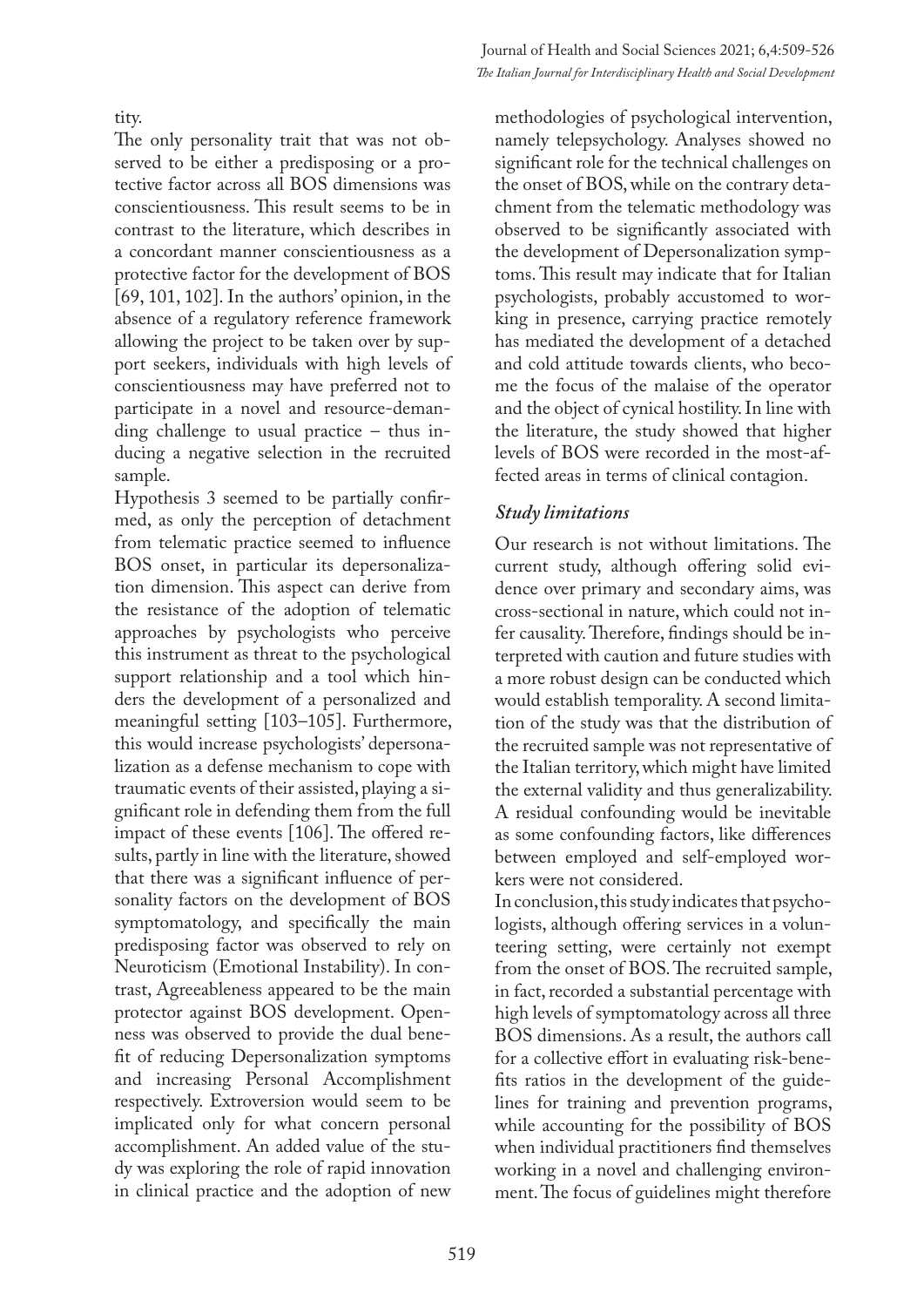Journal of Health and Social Sciences 2021; 6,4:509-526 *The Italian Journal for Interdisciplinary Health and Social Development*

lie also on personnel selection, with counselling over the best suited programs based on the individual operator [72, 107–109].

The authors thus also call for future research in this direction, evaluating the potential effectiveness of screening programs in parallel of targeted interventions, in order to contain and management the onset and severity of BOS on one hand, and preserving the quality of care on the other [110]. In the meanwhile, workplace health promotion programs and occupational health surveillance could support the mental well-being of psychologists

and prevent from the onset of BOS [111– 114].

#### *Acknowledgments:*

The authors thank Dominique D'Ambrosi, President of Syn-cronia Association, for technical support and data collection. Ivana Ferrara, Silvestro Calabrese and Francesca Diodato for data collection; Professor Pamela Denicolo, Professor Emeritus of the University of Reading, for support and careful suggestions.

#### **References**

- 1. World Health Organization. WHO announces COVID-19 outbreak a pandemic. 2020 [cited 2021 Dec 08]. Available from: https://www.euro.who.int/en/health-topics/health-emergencies/coronavirus-covid-19/news/news/2020/3/who-announces-covid-19-outbreak-a-pandemic.
- 2. Bochicchio V, Winsler A, Pagliaro S, Pacilli MG, Dolce P, Scandurra C. Negative Affectivity, Authoritarianism, and Anxiety of Infection Explain Early Maladjusted Behavior During the COVID-19 Outbreak. Front Psychol. 2021;12:1–13. doi: 10.3389/fpsyg.2021.583883.
- 3. Bottaccioli AG, Lazzari D, Bottaccioli F. Promoting the Resilience of the Italian Population Against SARS-CoV-2. Front Psychiatry. 2021;11:1–11. https://doi.org/10.3389/fpsyt.2020.560017.
- 4. Crescenzo P, Marciano R, Maiorino A, Denicolo D, D'Ambrosi D, Ferrara I, et al. First COVID-19 wave in Italy: coping strategies for the prevention and prediction of burnout syndrome (BS) in voluntary psychologists employed in telesupport. Psychol Hub. 2021;38(1):31–38 doi: 10.13133/2724-2943/17435.
- 5. D'Ambrosi D, Marciano R, Paolucci A, Crescenzo P, Ferrara I, Maiorino A. The psychological impact of Covid-19 on the population: descriptive analysis of related psychological lockdown problems Project: Psychological Support #iorestoacasa. J Psychosocial Syst. 2020;4(2):1–14.
- 6. Cornazza P, Giorgio F. The effects of COVID 19 on the Italian economy and the production system. Topics. 2020;16:24–55. doi: https://doi.org/10.14276/1971-8357.2212.
- 7. Chirico F, Nucera G, Szarpak L. COVID-19 mortality in Italy: The first wave was more severe and deadly, but only in Lombardy region. J Infect. 2021 Jul;83(1):e16. doi: 10.1016/j.jinf.2021.05.006. Epub 2021 May 14.
- 8. Chirico F, Sacco A, Nucera G, Magnavita N. Coronavirus disease 2019: the second wave in Italy. J Health Res. 2021;35(4):359–363. doi: 10.1108/JHR-10-2020-0514.
- 9. Magnavita N, Sacco A, Chirico F. Covid-19 pandemic in Italy: Pros and cons. Zdrowie Publiczne i Zarządzanie. 2020;16(4):32–35.
- 10. Chirico F, Sacco A, Nucera G, Ferrari G, Vinci MR, Zaffina S, et al. Lockdown measures and COVID-19 related deaths during the first and second COVID-19 waves in Italy: A descriptive study. J Health Soc Sci. 2021;6(3):379–390. doi: 10.19204/2021/lckd1.
- 11. Li Z, Ge J, Yang M, Feng J, Qiao M, Jiang R, et al. Vicarious traumatization in the general public, members, and non-members of medical teams aiding in COVID-19 control. Brain Behav and Immun. 2020;88:916–919. doi: 10.1016/j.bbi.2020.03.007.
- 12. Parrello S, Sommantico M, Lacatena M, Iorio I. Adolescents' dreams under COVID-19 isolation. Int J Dream Research. 2021;14(1):10–20. doi: 10.11588/ijodr.2021.1.73858.
- 13. Iorio I, Sommantico M, Parrello S. Dreaming in the time of COVID-19: a quali-quantitative Italian stu-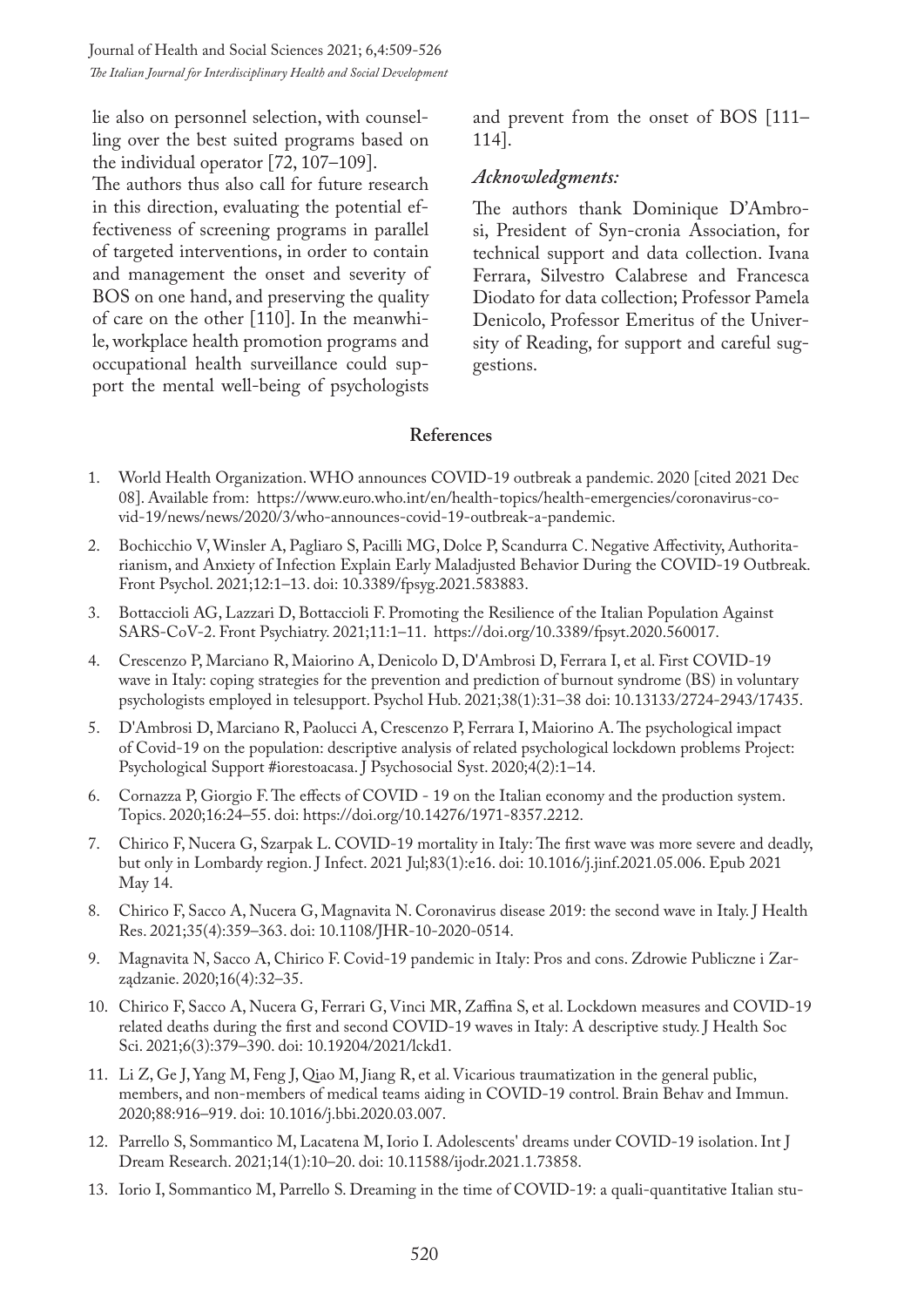dy. Dreaming. 2020;30:199–215. doi: 10.1037/drm0000142.

- 14. Serafini G, Parmigiani B, Amerio A, Aguglia A, Sher L, Amore M. The psychological impact of CO-VID-19 on mental health in the general Population. QJM. 2020;113(8):531–537. doi: https://doi. org/10.1093/qjmed/hcaa201.
- 15. Smith L, Jacob L, Yakkundi A, McDermott, D, Armstrong NC, Tully MA. Correlates of symptoms of anxiety and depression and mental wellbeing associated with COVID-19: A cross-sectional study of UK-based respondents. Psychiatry Res. 2020;291:113138.
- 16. Yao H, Chen JH, Xu YF. Patients with mental health disorders in the COVID-19 epidemic. The Lancet Psychiat. 2020;7(4):e21.
- 17. Rossi R, Socci V, Talevi D, Mensi S, Niolu C, Pacitti F, et al. COVID-19 Pandemic and Lockdown Measures Impact on Mental Health Among the General Population in Italy. Front Psychiatry. 2020 Aug 7;11:790. doi: 10.3389/fpsyt.2020.00790.
- 18. Barello S, Palamenghi L, Graffigna G. Burnout and somatic symptoms among frontline healthcare professionals at the peak of the Italian COVID-19 pandemic. Psychiatry Res. 2020 Aug;290:113129. doi: 10.1016/j.psychres.2020.113129. Epub 2020 May 27.
- 19. Magnavita N, Chirico F, Sacco A. COVID-19: from hospitals to courts. Lancet. 2021;397(10284):1542. doi: 10.1016/s0140-6736(21)00472-4.
- 20. Chirico F, Magnavita N. The Crucial Role of Occupational Health Surveillance for Health-care Workers During the COVID-19 Pandemic. Workplace Health Saf. 2021;69(1):5–6. doi:10.1177/2165079920950161.
- 21. Chirico F, Nucera G. Tribute to healthcare operators threatened by COVID-19 pandemic. J Health Soc Sci. 2020;5(2):165–168. doi:10.19204/2020/trbt1.
- 22. Chirico F, Magnavita N. Covid-19 infection in Italy: An occupational injury. S Afr Med J. 2020 May 8;110(6):12944. doi: 10.7196/SAMJ.2020.v110i6.14855.
- 23. Chirico F. The assessment of psychosocial risk: only "work-related stress" or something else? Med Lav. 2015 Jan 9;106(1):65–66.
- 24. National Council Order of Psychologists. Guidelines for remote psychological intervention for the population in the covid-19 emergency. 2020 [cited 2021 Dec 08]. Available from: https://www.psy.it/newsletter-n-7-linee-di-indirizzo-cnop-per-lintervento-psicologico-a-distanza-a-favore-della-popolazione-nellemergenza-covid-19.html
- 25. Perrin PB, Pierce BS, Elliott TR. COVID-19 and telemedicine: A revolution in healthcare delivery is at hand. Health Sci Rep. 2020;3(2):e166. https://doi.org/10.1002/hsr2.166.
- 26. Bentley B, O'Connor M, Williams A, Breen LJ. Dignity therapy online: Piloting an online psychosocial intervention for people with terminal illness. Digital Heath. 2020;6:1–8. doi: 10.1177/2055207620958527.
- 27. Fogler JM, Normand S, O'Dea N, Mautone JA, Featherston M, Power TJ, et al. Implementing Group Parent Training in Telepsychology: Lessons Learned During the COVID-19 Pandemic. J Pediatrician Psychol. 2020;45(9):983–989. doi: 10.1093/jpepsy/jsaa085.
- 28. Gifford V, Niles B, Rivkin I, Koverola C, Polaha J. Continuing education training focused on the development of behavioral telehealth competencies in behavioral healthcare providers. Rural Remote Health. 2012;12(4):2108.
- 29. Rosen CS, Glassman LH, Morland, LA. Telepsychotherapy during a pandemic: A traumatic stress perspective. J Psychother Integr. 2020;30:174–187. doi: 10.1037/int0000221.
- 30. Zwielewski G, Oltramari G, Santos AR, Nicolazzi EM, Moura JA de, Sant'Ana VL, et al. Protocolos para tratamento psicológico em pandemias: as demandas em saúde mental produzidas pela COVID-19. Debates Psiquiatr. 2020;2:30–37.
- 31. Jang Y, You M, Lee H, Lee M, Lee Y, Han JO, et al. Burnout and peritraumatic distress of healthcare workers in the COVID-19 pandemic. BMC Public Health. 2021;21(1):1–9.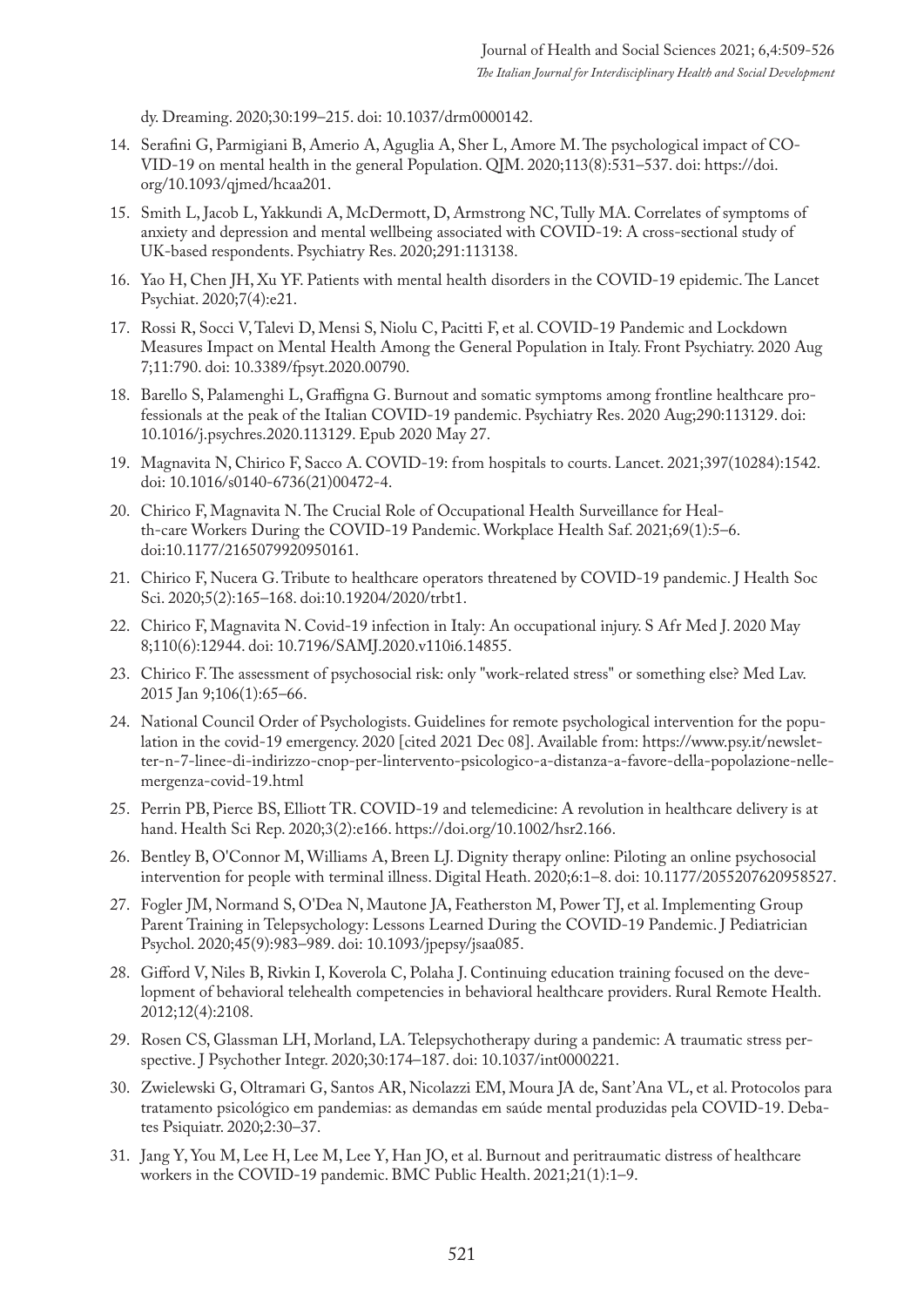- 32. Zhou X. Psychological crisis interventions in Sichuan Province during the 2019 novel coronavirus outbreak. Psychiatry Res. 2020;286:112895.
- 33. Chirico F, Nucera G, Magnavita N. Protecting the mental health of healthcare workers during the CO-VID-19 emergency. BJ Psych Int. 2021;18(1):E1. doi: 10.1192/bji.2020.39.
- 34. Chirico F, Ferrari G. Role of the workplace in implementing mental health interventions for high-risk groups among the working age population after the COVID-19 pandemic. J Health Soc Sci. 2021;6(2):145–150. doi: 10.19204/2021/rlft1.
- 35. Chirico F. Spirituality to cope with COVID-19 pandemic, climate change and future global challenges. J Health Soc Sci. 2021;6(2):151–158. doi:10.19204/2021/sprt2.
- 36. Roth CB, Papassotiropoulos A, Brühl AB, Lang UE, Huber CG. Psychiatry in the Digital Age: A Blessing or a Curse? Int J Environ Res Public Health. 2021 Aug 5;18(16):8302. doi: 10.3390/ijerph18168302.
- 37. Dikaios E, Sekhon H, Allard A, Vacaflor B, Goodman A, Dwyer E, et al. Connecting during COVID-19: a protocol of a volunteer-based telehealth program for supporting older adults' health. Front Psychiatry. 2020;11:598356. doi: 10.3389/fpsyt.2020.598356.
- 38. Sharma A, Kumar Sharma S, Shi Y, Bucci E, Carafoli E, Melino G, et al. BCG vaccination policy and preventive chloroquine usage: do they have an impact on COVID-19 pandemic? Cell Death Dis. 2020;11:516. doi: 10.1038/s41419-020-2720-9.
- 39. Inchausti F, MacBeth A, Hasson-Ohayon I, Dimaggio G. Telepsychotherapy in the Age of COVID-19: A Commentary. J Psychother Integr. 2020;30(2):394–405. doi: 10.1037/int0000222.
- 40. Khedhaouri A, Cucchi A. Technostress creators, personality traits, and job burnout: A fuzzy-set configurational analysis. J Bus Res. 2019;101:349–361.
- 41. Boldrini T, Schiano Lomoriello A, Del Corno F, Lingiardi V, Salcuni S. Psychotherapy during CO-VID-19: How the clinical practice of Italian psychotherapists changed during the pandemic. Front Psychol. 2020;11:2716. doi: 10.3389/fpsyg.2020.591170.
- 42. Nacoti M, Ciocca A, Giupponi A, Brambillasca P, Lussana F, Pisano M. At the centre of the COVID-19 pandemic and humanitarian crises in Italy: changing perspectives on preparation and mitigation. NEJM Catalyst. 2020. doi:10.1056/CAT.20.0080.
- 43. Rana W, Mukhtar S, Mukhtar S. Mental health of medical workers in Pakistan during the COVID-19 outbreak. Asian J Psychiat. 2020;51:102080. doi: 10.1016/j.ajp.2020.102080.
- 44. Tarchi L, Moretti M, Osculati AMM, Politi P, Damiano S. The Hippocratic Risk: Epidemiology of Suicide in a Sample of Medical Undergraduates. Psychiatr Q. 2021;92:715–720. doi:10.1007/s11126-020- 09844-0.
- 45. Fukuti P, Uchôa CLM, Mazzoco MF, Corchs F, Kamitsuji CS, Rossi L, et al. How Institutions Can Protect the Mental Health and Psychosocial Well-Being of Their Healthcare Workers in the Current CO-VID-19 Pandemic. Clinics (Sao Paulo). 2020;75:e1963. doi: 10.6061/clinics/2020/e1963.
- 46. Raudenská J, Steinerová V, Javůrková A, Urits I, Kaye AD, Viswanath O, et al. Occupational burnout syndrome and post-traumatic stress among healthcare professionals during the novel coronavirus disease 2019 (COVID-19) pandemic. Best Pract Res Clin Anaesthesiol. 2020;34(3):553–560. doi: 10.1016/j. bpa.2020.07.008.
- 47. Magnavita N, Chirico F, Garbarino S, Bragazzi NL, Santacroce E, Zaffina S. SARS/MERS/SARS-CoV-2 Outbreaks and Burnout Syndrome among Healthcare Workers. An umbrella Systematic Review. Int J Environ Res Public Health. 2021;18(8):4361. doi: 10.3390/ijerph18084361.
- 48. World Health Organization. International Classification of Diseases 11th revision. Geneva: World Health Organization, 2020 [cited 2021 Dec 08]. Available from: https://icd.who.int/dev11/l-m/en#/http:// id.who.int/icd/entity/129180281.
- 49. Chirico F, Taino G, Magnavita N, Giorgi I, Ferrari G, Mongiovì MC, et al. Proposal of a method for assessing the risk of burnout in teachers: the VA.RI.B.O strategy. G Ital Med Lav Erg. 2019;41(3):221–235.
- 50. Crescenzo P, Nardiello D. Lo Stress come "termometro" operativo e la sindrome del Burnout. In Caviglia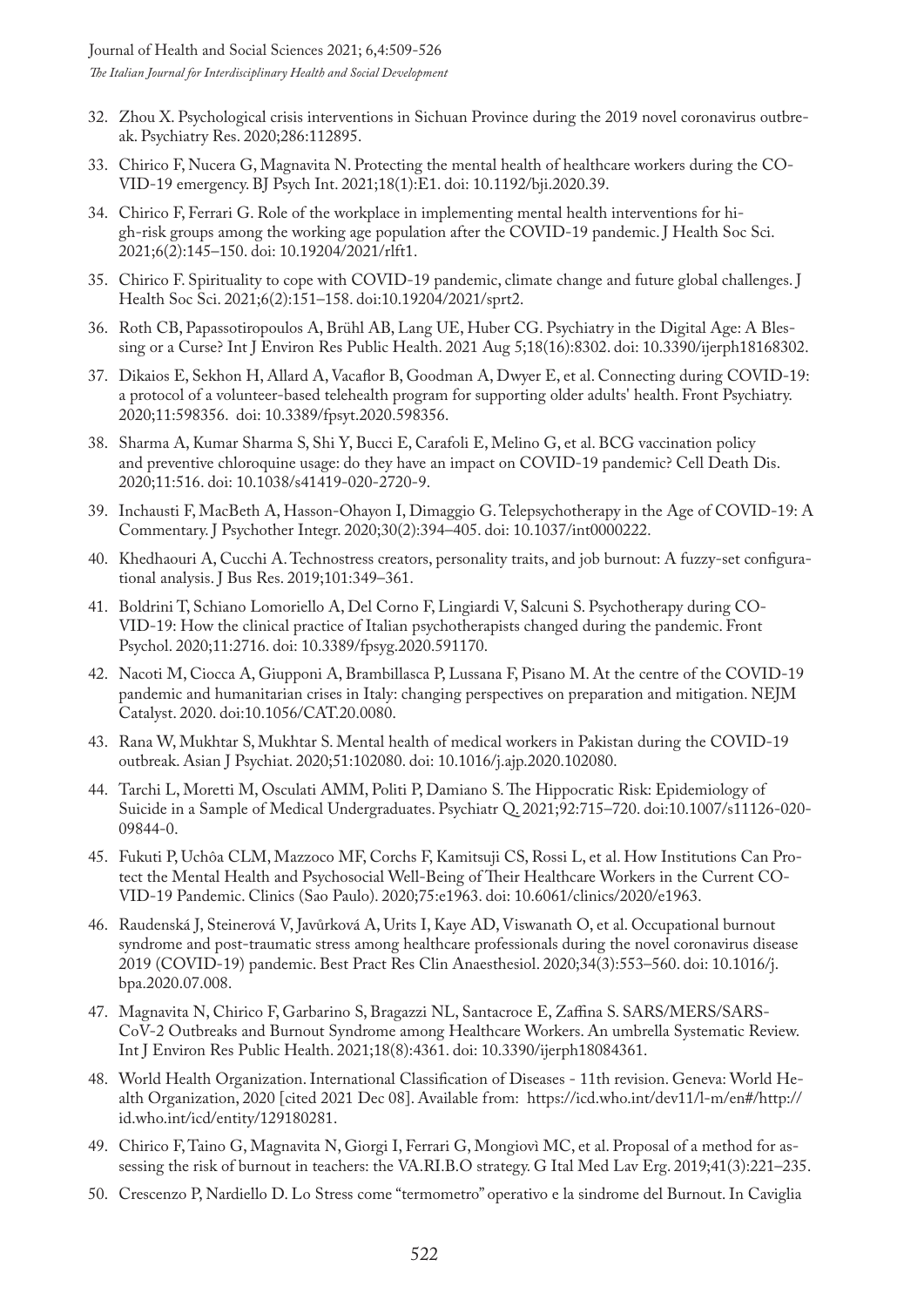G, Nardiello, D (Eds.), Le competenze Psicosociali per la Sanità e le Professioni d'Aiuto: Dotazioni, Strumenti e Strategie. Milano: FrancoAngeli; 2020, pp.87-97.

- 51. Embriaco N, Azoulay E, Barrau K, Kentish N, Pochard F, Loundou A, et al. High level of burnout in intensivists prevalence and associated factors. Am J Respir Crit Care Med. 2007; 175(11):1209–1210.
- 52. Merlani P, Verdon M, Businger A, Pargger H, Ricou B. Burnout in ICU caregivers. A multicenter study of factors associated with centers. Am J Respir Crit Care Med. 2011;184(10):140–146. doi: 10.1164/rccm.201101-0068OC.
- 53. Sirigatti S, Stefanile C. MBI Maslach Burnout Inventory: Manual. Adaptation and calibration for Italy. Florence: Special Organizations; 1993.
- 54. Chirico F, Crescenzo P, Sacco A, Riccò M, Ripa S, Nucera G, et al. Prevalence of burnout syndrome among Italian volunteers of the Red Cross: a cross-sectional study. Industrial Health. 2021;59(2):117–127. doi: 10.2486/indhealth.2020-0246.
- 55. Lai J, Ma S, Wang Y, Cai Z, Hu J, Wei N, et al. Factors Associated With Mental Health Outcomes Among Health Care Workers Exposed to Coronavirus Disease 2019. JAMA Netw Open. 2020;3(3):e203976. doi: 10.1001/jamanetworkopen.2020.3976.
- 56. Istituto Nazione di Statistica (ISTAT). Censimento permanente delle Istituzioni non profit. Primi risultati. Roma: Istituto Nazione di Statistica; 2017.
- 57. Civil Protection. Emergenza Covid-19: attivo il numero verde per il supporto psicologico ai cittadini. 2020 [cited 2021 Dec 08]. Available from: http://www.protezionecivile.gov.it/media-communication/news/ detail/-/asset\_publisher/default/content/emergenza-covid-19-attivo-il-numero-verde-per-il-supporto-psicologico-ai-cittadini.
- 58. Iserson KV. Burnout syndrome: global medicine volunteering as a possible treatment strategy. J Emerg Med. 2018;54(4):516–521. doi:10.1016/j.jemermed.2017.12.062.
- 59. Magnavita N, Chirico F. New and emerging risk factors in Occupational Health. Appl Sci. 2020;10(4):8906. doi: 10.3390/app10248906.
- 60. Chirico F. Adjustment Disorder as an Occupational Disease: Our Experience in Italy. Int J Occup Environ Med. 2016 Jan;7(1):52–57.
- 61. Chirico F. Is burnout a syndrome or an occupational disease? Instructions for occupational physicians. Epidemiol Prev. 2017 Sep;41(5-6):294–298. doi: 10.19191/EP17.5-6.P294.089.
- 62. Chirico F. The forgotten realm of the new and emerging psychosocial risk factors. J Occup Health. 2017;59(5):433–435. doi: 10.1539/joh.17-0111-OP.
- 63. Chirico F, Ferrari G, Nucera G, Szarpak L, Crescenzo P, Ilesanmi O. Prevalence of anxiety, depression, burnout syndrome, and mental health disorders among healthcare workers during the COVID-19 pandemic: A rapid umbrella review of systematic reviews. J Health Soc Sci. 2021;6(2):209–220. doi: 10.19204/2021/prvl7.
- 64. Magnavita N, Chirico F. Burnout Syndrome and Meta-Analyses: Need for Evidence-Based Research in Occupational Health. Comments on Prevalence of Burnout in Medical and Surgical Residents: A Meta-Analysis. Int J Environ Res. 2020;17(3):741. doi: 10.3390/ijerph17030741.
- 65. Maslach C. Burnout syndrome. The price of aid to others. Assisi: Publishing Citadel; 1993.
- 66. Pisanti R, Lombardo C, Lucidi F, Violani C, Lazzari D. Psychometric properties of the Maslach Burnout Inventory for Human Services among Italian nurses: A test of alternative models. J Adv Nurs. 2013;69(3):697–707. doi: 10.1111/j.1365-2648.2012.06114.x.
- 67. Shirom A. Burnout and health: expanding our knowledge. Stress Health. 2009;25:281–285. doi: 10.1002/ smi.1283.
- 68. O'Connor K, Muller Neff D, Pitman S. Burnout in mental health professionals: A systematic review and meta-analysis of prevalence and determinants. Eur Psychiatry. 2018;53:74–99. doi:10.1016/j.eurpsy.2018.06.003.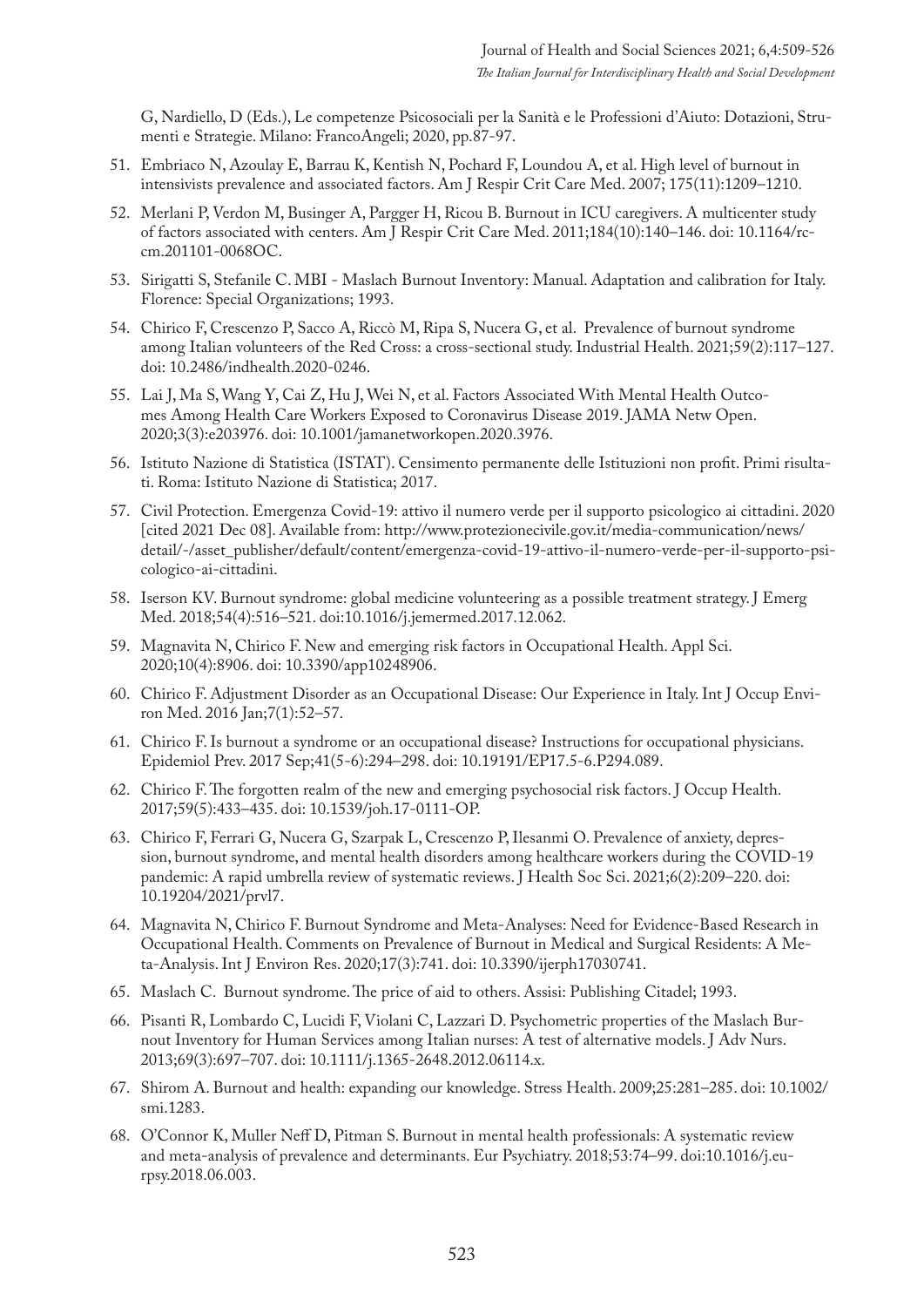- 69. Bakker AB, Van Der Zee KI, Lewig KA, Dollard MF. The relationship between the big five personality factors and burnout: A study among volunteer counselors. J Soc Psychol. 2006;146(1):31–50. doi: 10.3200/ SOCP.146.1.31-50.
- 70. Galimberti U. Enciclopedia di psicologia. Milano: Garzanti; 2003.
- 71. Vukmirovic M, Rajovic N, Pavlovic V, Masic S, Mirkovic M, Tasic R, et al. The Burnout Syndrome in Medical Academia: Psychometric Properties of the Serbian Version of the Maslach Burnout Inventory-Educators Survey. Int J Environ Res Public Health. 2020;17(16):5658. doi: 10.3390/ijerph17165658.
- 72. De la Fuente-Solana EI, Gomez-Urquiza JL, Canadas GR, Albendin-Garcia L, Ortega-Campos E, Cañadas-De la Fuente GA. Burnout and his relationship with personality factors in oncology nurses. Eur J Oncol Nurs. 2017;30:91–96. doi: 10.1016/j.ejon.2017.08.004.
- 73. McCrae RR, Costa PT. Validation of the five-factor model of personality across instruments and observers. J Pers Soc Psychol. 1987;52(1):81–90. doi: 10.1037/0022-3514.52.1.81.
- 74. Costa PT, McCrae RR. The Revised NEO Personality Inventory (NEO-PI-R). In G. J. Boyle, G. Matthews, & D. H. Saklofske (Eds.), The SAGE handbook of personality theory and assessment, Vol. 2. Personality measurement and testing (pp. 179–198). Sage Publications, Inc. 2008. doi: 10.4135/9781849200479.
- 75. Alarcon G, Eschleman KJ, Bowling NA. Relationships between personality variables and burnout: A meta-analysis. Work Stress. 2009;23(3):244–263. doi: 10.1080/02678370903282600.
- 76. Louw GJ. Burnout, vigour, big five personality traits and social support in a sample of police officers. SA J Ind Psychol. 2014;40(1):1–13. doi: 10.4102/sajip.v40i1.1119.
- 77. Pérez-Fuentes MDC, Molero Jurado MDM, Martos Martínez Á, Gázquez Linares JJ. Burnout and Engagement: Personality Profiles in Nursing Professionals. J Clin Med. 2019 Feb 27;8(3):286. doi: 10.3390/ jcm8030286.
- 78. Gardner RL, Cooper E, Haskell J, Harris DA, Poplau S, Kroth PJ, et al. Physician stress and burnout: the impact of health information technology. J Am Med Inform Assoc. 2019;26(2):106–114. doi: 10.1093/ jamia/ocy145.
- 79. Shih SP, Jiang JJ, Klein G, Wang E. Job burnout of the information technology worker: Work exhaustion, depersonalization, and personal accomplishment. Inf Manag. 2013;50(7):582–589. doi: 10.1016/j. im.2013.08.003.
- 80. Maslach C, Jackson SE. MBI: Maslach Burnout Inventory. Palo Alto, CA: Consulting Psychologists Press; 1981.
- 81. Rammstedt B, John OP. Measuring Big Five in one minute or less: A 10- item short version of the Big Five Inventory in English and German. J Res Per. 2007;41(1):203–212. doi: 10.1016/j.jrp.2006.02.001.
- 82. Guido G, Peluso AM, Capestro M, Miglietta M. An Italian version of the 10-item Big Five Inventory: An application to hedonic and utilitarian shopping values. Pers Individ. 2015;76:135–140. doi:10.1016/j. paid.2014.11.053.
- 83. IBM Corporation. IBM SPSS Statistics for Windows, Version 21.0. IBM Corp. 2021.
- 84. Argentero P, Bonfiglio NS, Pasero R. Burnout in volunteer health workers. G Ital Med Lav Ergon. 2006;28 Suppl 2:77–82.
- 85. Argentero P, Setti I. Percezione del lavoro, contesti professionali e burnout negli operatori dell'emergenza. G Ital Med Lav Ergon. 2008;30:64–70.
- 86. Trumello C, Bramanti SM, Ballarotto G, Candelori C, Cerniglia L, Cimino S, et al. Psychological Adjustment of Healthcare Workers in Italy during the COVID-19 Pandemic: Differences in Stress, Anxiety, Depression, Burnout, Secondary Trauma, and Compassion Satisfaction between Frontline and Non-Frontline Professionals. Int J Environ Res Public Health. 2020 Nov 12;17(22):8358. doi: 10.3390/ijerph17228358.
- 87. Bianchi R. Burnout is more strongly linked to neuroticism than to work-contextualized factors. Psychiatry Res. 2018;270:901–905. doi: 10.1016/j.psychres.2018.11.015.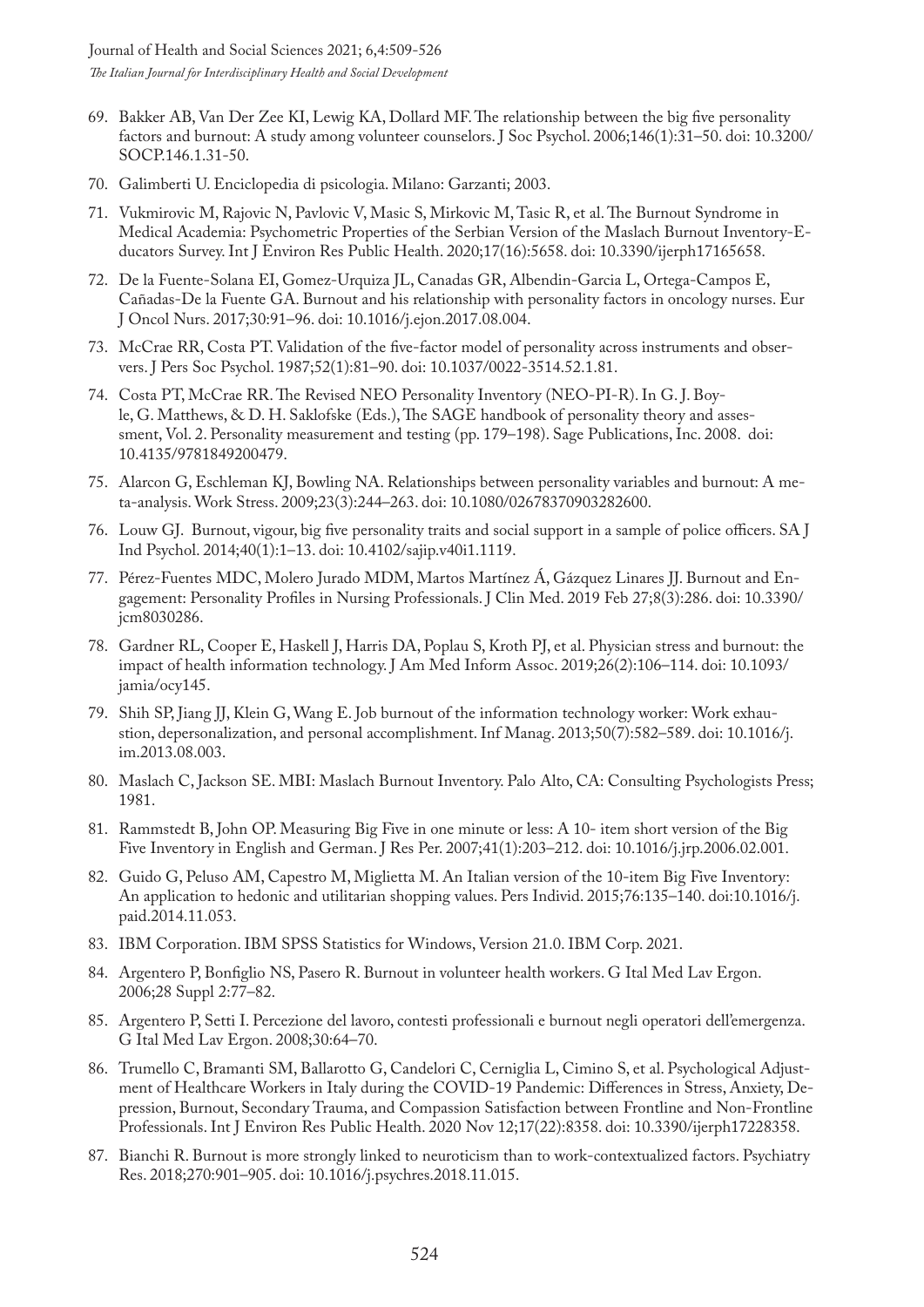- 88. Brown PA, Slater M, Lofters A. Personality and burnout among primary care physicians: an international study. Psychol Res Behav Manag. 2019;12:169–177. doi: 10.2147/PRBM. S195633.
- 89. Magnano P, Paolillo A, Barrano C. Relationships between Personality and Burn-Out: An Empirical Study with Helping Professions' Workers. Int J Human Soc. 2015;1:10–19. doi: 10.6000/2371-1655.2015.01.02.
- 90. LePine JA, LePine MA, Jackson CL. Challenge and hindrance stress: relationships with exhaustion, motivation to learn, and learning performance. J Appl Soc Psychol. 2004; 89(5):883–891. doi: 10.1037/0021- 9010.89.5.883.
- 91. Sosnowska J, De Fruyt F, Hofmans J. Relating Neuroticism to Emotional Exhaustion: A Dynamic Approach to Personality. Front Psychol. 2019;10:2264. doi: 10.3389/fpsyg.2019.02264.
- 92. Fornés-Vives J, García-Banda G, Frias-Navarro D, Pascual-Soler M. Longitudinal study predicting burnout in Spanish nurses: The role of neuroticism and emotional coping. Pers Individ. 2019;138:286–291. doi: 10.1016/j.paid.2018.10.014.
- 93. Meymandpour R, Bagheri Z. A study of personality traits, viz., extraversion and introversion on telecommuters burnout. Telecom Bus Rev. 2017;10:1–17.
- 94. Lee SA, Crunk EA. Fear and psychopathology during the COVID-19 crisis: neuroticism, hypochondriasis, reassurance-seeking, and corona phobia is fear factors. OMEGA. 2020; 30222820949350. doi: 10.1177/0030222820949350.
- 95. Zacher H, Rudolph CW, Zacher H, Rudolph CW. Big Five traits as predictors of perceived stressfulness of the COVID-19 pandemic. Pers Individ Differ. 2021;175:110694.
- 96. Divinakumar K, Bhat P, Prakash J, Srivastava K. Personality traits and its correlation to burnout in female nurses. Ind Psychiatry J. 2019; 28:24–28. doi: 10.4103/ipj.ipj\_52\_19.
- 97. Hildenbrand K, Sacramento CA, Binnewies C. Transformational leadership and burnout: The role of thriving and followers' openness to experience. J Occup Health Psychol. 2018;23(1):31–43. https://doi. org/10.1037/ocp0000051.
- 98. Hurt AA, Grist C, Malesky LR, McCord DM. Personality traits associated with occupational 'burnout' in ABA therapists. J Appl Res Intellect Disabil. 2013;26:299–308. doi:10.1111/jar.12043.
- 99. Barczyk AN. Relationship between the public's belief in recovery, level of mental illness stigma, and previous contact. Commun Mental Health J. 2015;51(1):38–47.
- 100.Corrigan PW, Gause M, Michaels PJ. Buchholz BA, Larson JE. The California assessment of stigma change: a short battery to measure improvements in the public stigma of mental illness. Commun Mental Health J. 2015;51(6):635–640.
- 101.Grigorescu S, Cazan AM, Grigorescu OD, Rogozea LM. The role of the personality traits and work characteristics in the prediction of the burnout syndrome among nurses-a new approach within predictive, preventive, and personalized medicine concept. EPMA J. 2018;9(4):355–365. doi: 10.1007/s13167-018- 0151-9.
- 102.Kanios A, Bocheńska-Brandt A. Occupational burnout among workers in the long-term care sector in relation to their personality traits. Int J Occup Med Environ Health. 2021;34(4):491–504. doi: 10.13075/ ijomeh.1896.01636.
- 103. de Wit M, Kleijnen M, Lissenberg-Witte B, van Uden-Kraan C, Millet K, Frambach R, et al. Understanding Drivers of Resistance Toward Implementation of Web-Based Self-Management Tools in Routine Cancer Care Among Oncology Nurses: Cross-Sectional Survey Study. J Med Internet Res. 2019;21(12):e14985. doi: 10.2196/14985.
- 104.Jordan NA, Russell L, Afousi E, Chemel T, McVicker M, Robertson J, et al. The Ethical Use of Social Media in Marriage and Family Therapy: Recommendations and Future Directions. Fam J. 2014; 22(1):105–112. doi:10.1177/1066480713505064.
- 105.Xue Y, Liang H, Mbarika V, Hauser R, Schwager P, Kassa Getahun M. Investigating the resistance to telemedicine in Ethiopia. Int J Med Inform. 2015;84(8):537–547. doi: 10.1016/j.ijmedinf.2015.04.005.
- 106.Shilony E, Grossman FK . Depersonalization as a defense mechanism in survivors of trauma. J Traum